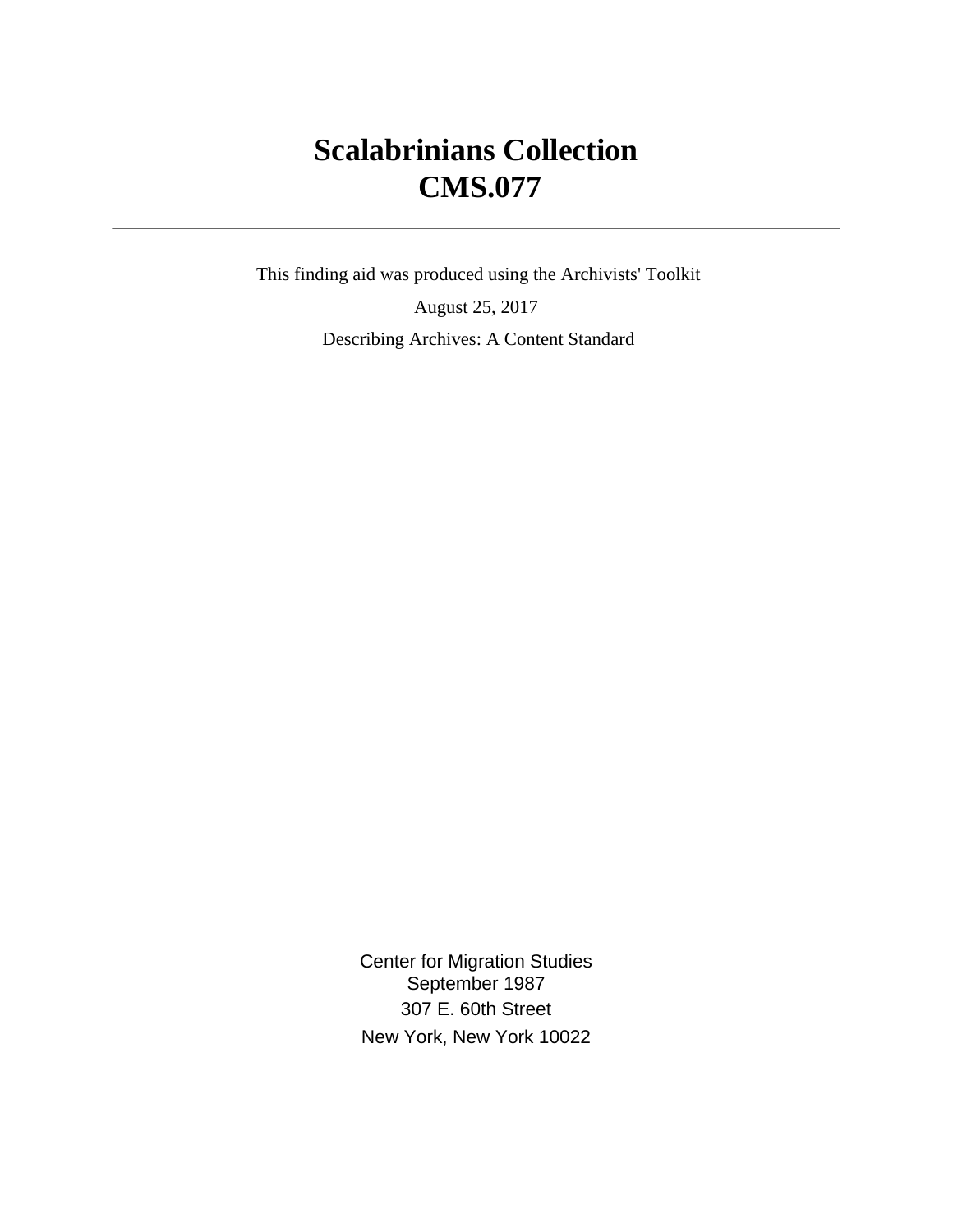# **Table of Contents**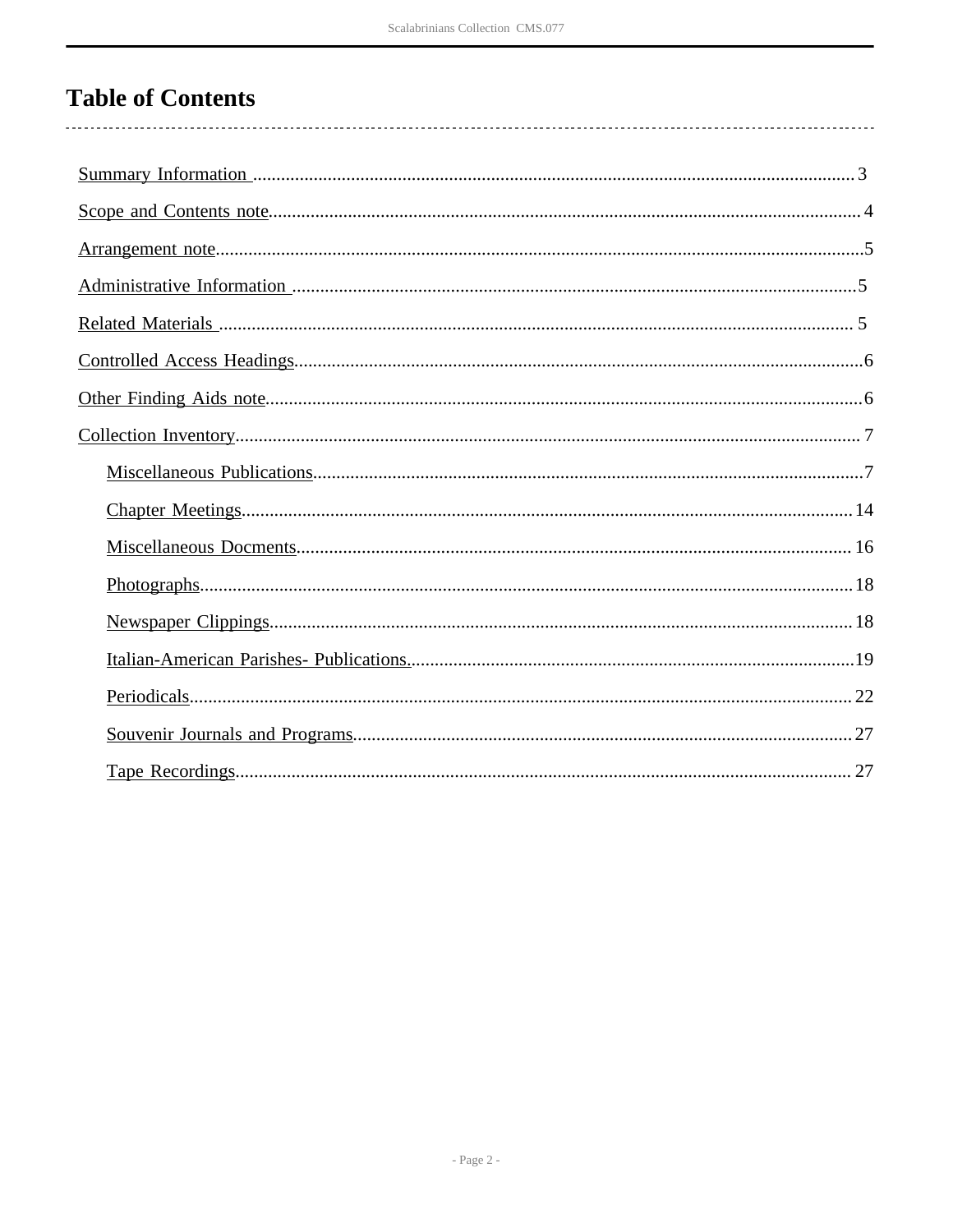## <span id="page-2-0"></span>**Summary Information**

| <b>Repository</b>    | <b>Center for Migration Studies</b>                                                                                                                                                                                                                                                                                                                                                                                                                                                                                                                                                                                       |
|----------------------|---------------------------------------------------------------------------------------------------------------------------------------------------------------------------------------------------------------------------------------------------------------------------------------------------------------------------------------------------------------------------------------------------------------------------------------------------------------------------------------------------------------------------------------------------------------------------------------------------------------------------|
| <b>Title</b>         | <b>Scalabrinians Collection</b>                                                                                                                                                                                                                                                                                                                                                                                                                                                                                                                                                                                           |
| <b>Date</b>          | 1890-1980                                                                                                                                                                                                                                                                                                                                                                                                                                                                                                                                                                                                                 |
| <b>Extent</b>        | 21.0 Linear feet in 42 document boxes                                                                                                                                                                                                                                                                                                                                                                                                                                                                                                                                                                                     |
| <b>Location note</b> | CMS.077 is housed at the Provinicial House of the Saint Charles Province<br>of the Society of Saint Charles-Scalabrinians, 27 Carmin Street, New<br>York, New York 10014.                                                                                                                                                                                                                                                                                                                                                                                                                                                 |
| Language             | English                                                                                                                                                                                                                                                                                                                                                                                                                                                                                                                                                                                                                   |
|                      | Language of Materials note CMS.077 contains published materials in English, Italian, Portuguese,<br>Spanish and (Box 2, Folder 14) Polish.                                                                                                                                                                                                                                                                                                                                                                                                                                                                                |
| <b>Abstract</b>      | CMS077 is an artificial collection bringing together audiocassettes,<br>newspaper clipppings, photographs, and published ephemera from Roman<br>Catholic parishes and institutions staffed by clergy from the Saint Charles<br>Province of the Society of Saint Charles-Scalabrinians, a congregation<br>of male religious ministering to migrants and refugees. The material<br>documents activitity in communities of emigrants from Brazil, Italy, and<br>the Spanish-speaking Western Hemisphere to Canada and the United<br>States fron 1890 to 1980 with a particular emphasis on the period after<br>World War II. |

### **Preferred Citation note**

Center for Migration Studies of New York; Scalabrinians Collection (CMS .099); Box; Folder.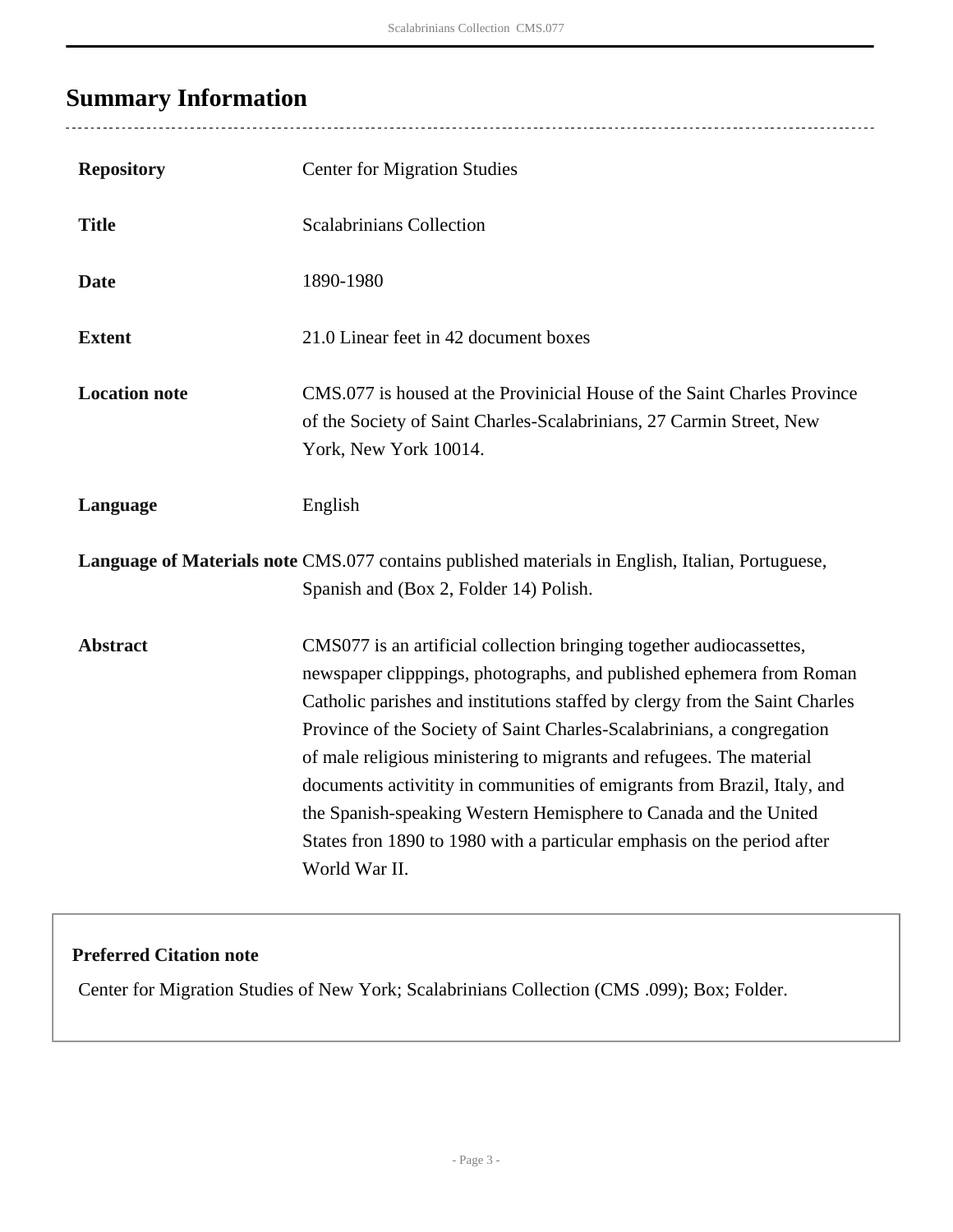## <span id="page-3-0"></span>**Scope and Contents note**

CMS.077 is an artificial collection gathered from the insitutions founded and/or staffed by members of the Saint Charles Province of the Society of Saint Charles-Scalabrinians, a congregation of male religous who work with migrants and refugees. Since 1888, the Saint Charles Province has staffed institutions, mostly Italian Catholic parishes, Canda the eastern seaboard of the United States, the Caribbean and countries in the northeastern part of South America. In 1964 the Scalabrinians embarked on a new mission, the Center for Migration Suties. As part that pmission, Provincial Superior Silvano M. Tomasi, c.s., called on men of the province to contribute historical materials from their missions. Archivist Nicholas Falco gathered publications about the Scalabrini Fathers into CMS.077.

Two sorts of order were imposed on CMS.077. One was order by genre; the collection is organized into ephemeral publications, internal provincial documents, newspaper clippings, periodicals, photographs, and tape reocrdings. Intellectual control of the various genres depends on how heavily each genre is used. CMS lacks equipment to play tape recordings, and the news clippings have become brittle. The photographs are most frequently used, and clearly identified by subject.

The paper materials are organized by subject matter. The subject of "Chapter Meetings" may require some specialized vocabulary. "Chapter Meetings" refers to occasions when delegates from specific, usually provincial, groups of Scalabrinians got together. "Assemblies" refers to meetings with all the Scalabrinians in a specific province present. "Eastern Province" is often used to refer to the Saint Charles Province because of its geographical coverage. "Western Province" refers to the Saint John the Baptist Province, which covers the United States from Chicago to the Pacific, Western Canada, and Mexico. "General" meetings refer to those called by the administration of the entire Scalabrinian community; such meetings are usually attended by delegates, not by every member. All these meetings usually covered internal issues: priestly and religious formation, activities in the various Scalabrinian missions, planning for the recruitment and traiing of new vocations, the closure of missions where the Scalabrinians were no longer needed, and the expansion ointo new missions--"new missions" in the senese of being new places place to exercie the Scalabrinians' ministry to migrants, and also "new missions" in the sense of of ministry to new groups of migrants or new ways of ministering to migrants. These meeting reports are especially valuable because they cover the 1960s and 1970s, when the Scalabrinians were re-examining their ministry in the light of changing patterns of migration and also in the light of the Second Vatican Council.

Most of the rest of the collection covers Italian-American topics, in Italian and in English, but there are some publications in Spanish, Portugese (having to do with Brazil) and Polish.

While few subjects are covered fully, CMS.077 provides a series of snaphots of life among the Scalabrini Fathrs and in the immigrant communities they served during the first three quarters of the twentieth century.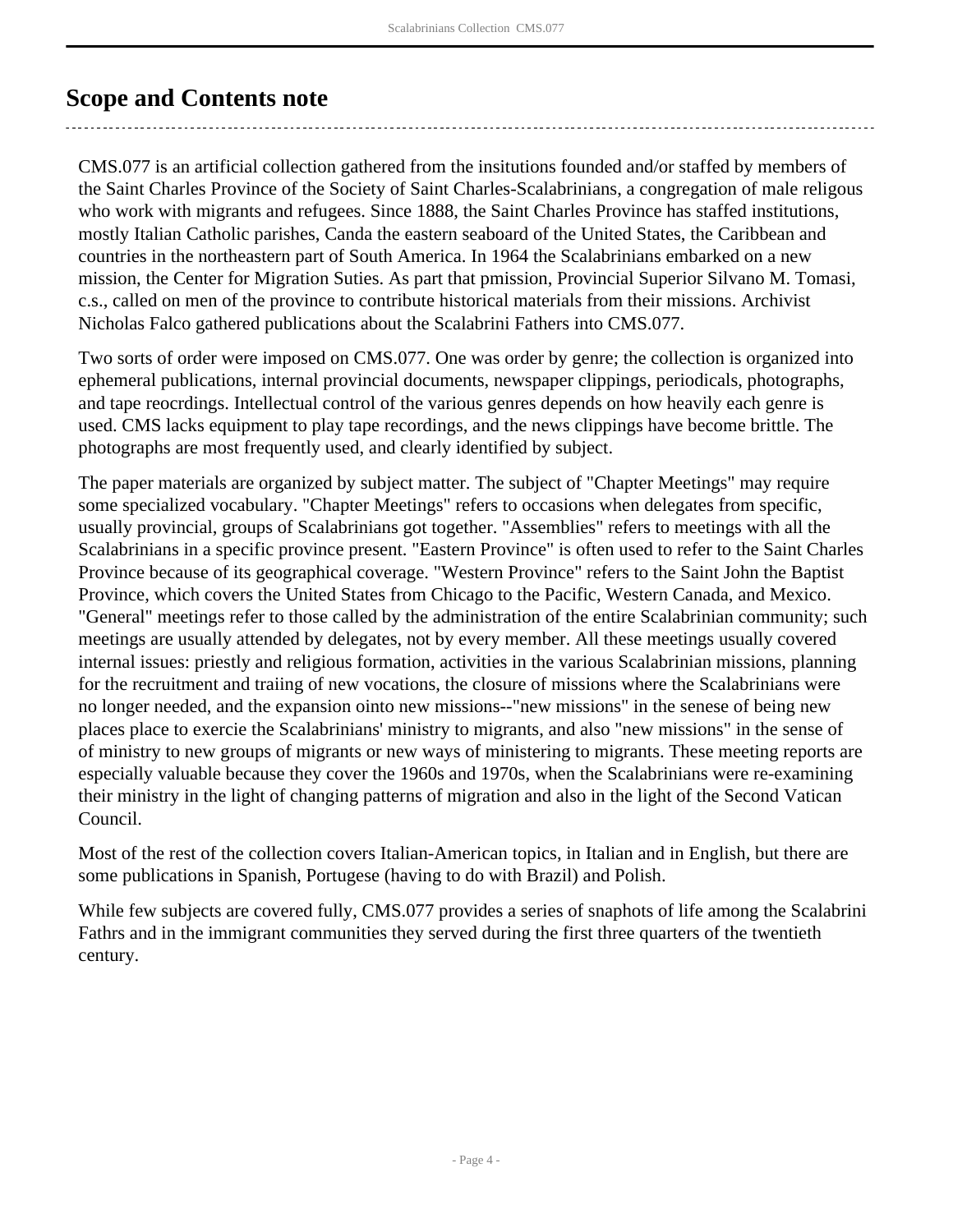### <span id="page-4-0"></span>**Arrangement note**

CMS.077 is divided into nine Series: Miscellaneous Publications, Chapter Meetings, Miscellaneous Documents (divided into two Sub-Series, Subject and Miscellaneous), Photographs, Newspaper Clippings, Italian-American Parish Publications, Periodicals, Souvenir Journals and Programs, Tape Recordings.

## <span id="page-4-1"></span>**Administrative Information**

### **Publication Information**

Center for Migration Studies September 1987

### **Conditions Governing Access note**

Open to researchers by appointment.

### **Conditions Governing Use note**

Publications in CMS.077 were copyrighted by various authors and publishers. It is incumbent upon the researcher to clear copyrights before publications.

### **Immediate Source of Acquisition note**

CMS.077 is an artifical collection composed of contributions from institutions in the Saint Charles Province of the Society of Saint Charles Scalabrinians.

#### **Processing Information note**

Archivist Nicholas J. Falco processed CMS.077 in September 1987. In 2017 the finding was inputted into Archivists Toolkit using the rules contained in "Describing Archives: A Contents Standard" (DACS).

## <span id="page-4-2"></span>**Related Materials**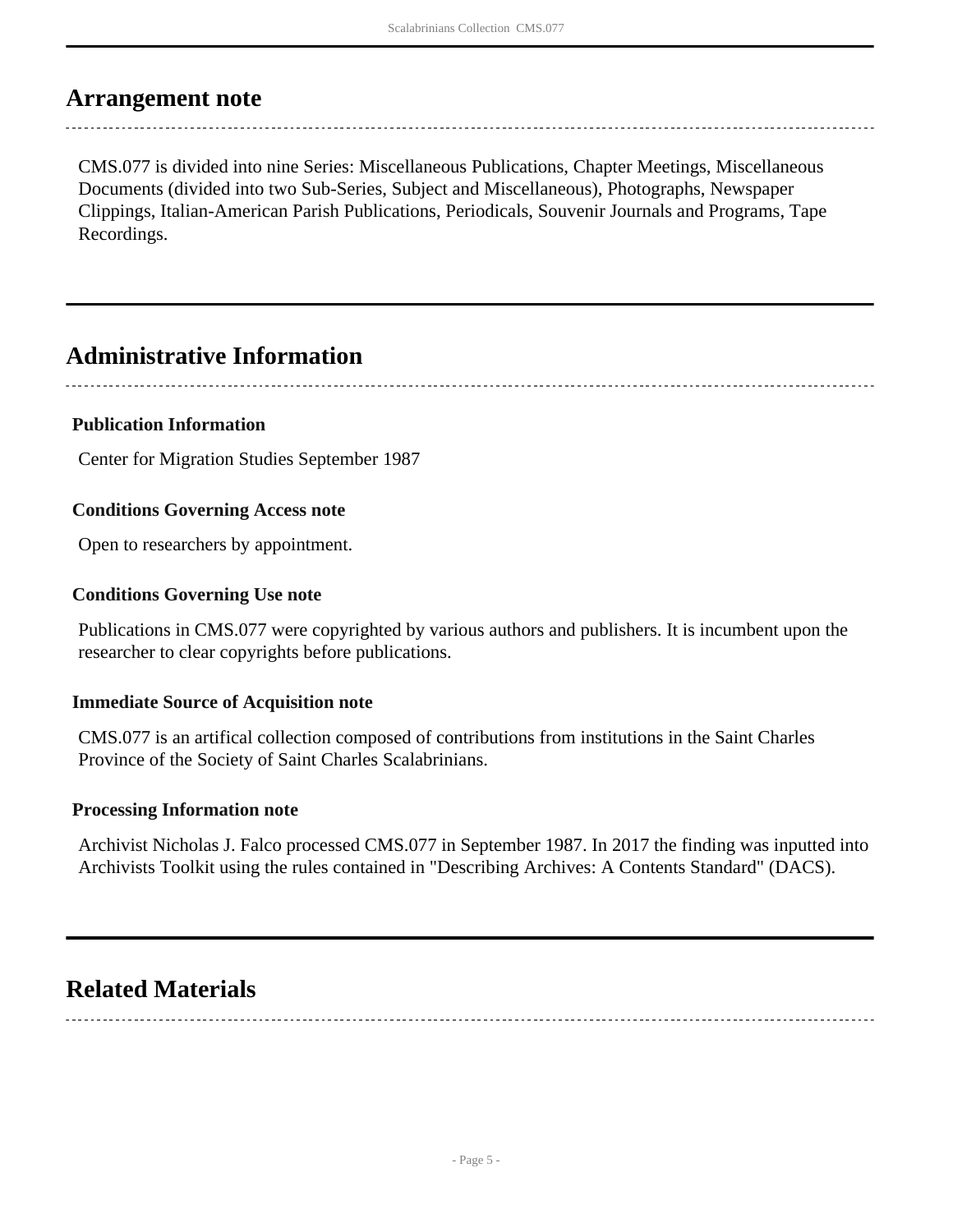### **Related Archival Materials note**

CMS.079 Scalabrinian Publications Province of Saint Charles, Society of Saint Charles-Scalabrinians Records.

## <span id="page-5-0"></span>**Controlled Access Headings**

### **Corporate Name(s)**

• Scalabrinians.

#### **Genre(s)**

• Photographs

### **Personal Name(s)**

• Scalabrini, Giovanni Battista, 1839-1905

### **Subject(s)**

- Italian Americans |x Religion.
- Parishes.

### <span id="page-5-1"></span>**Other Finding Aids note**

-----------------------------

The original print inventory is available upon request.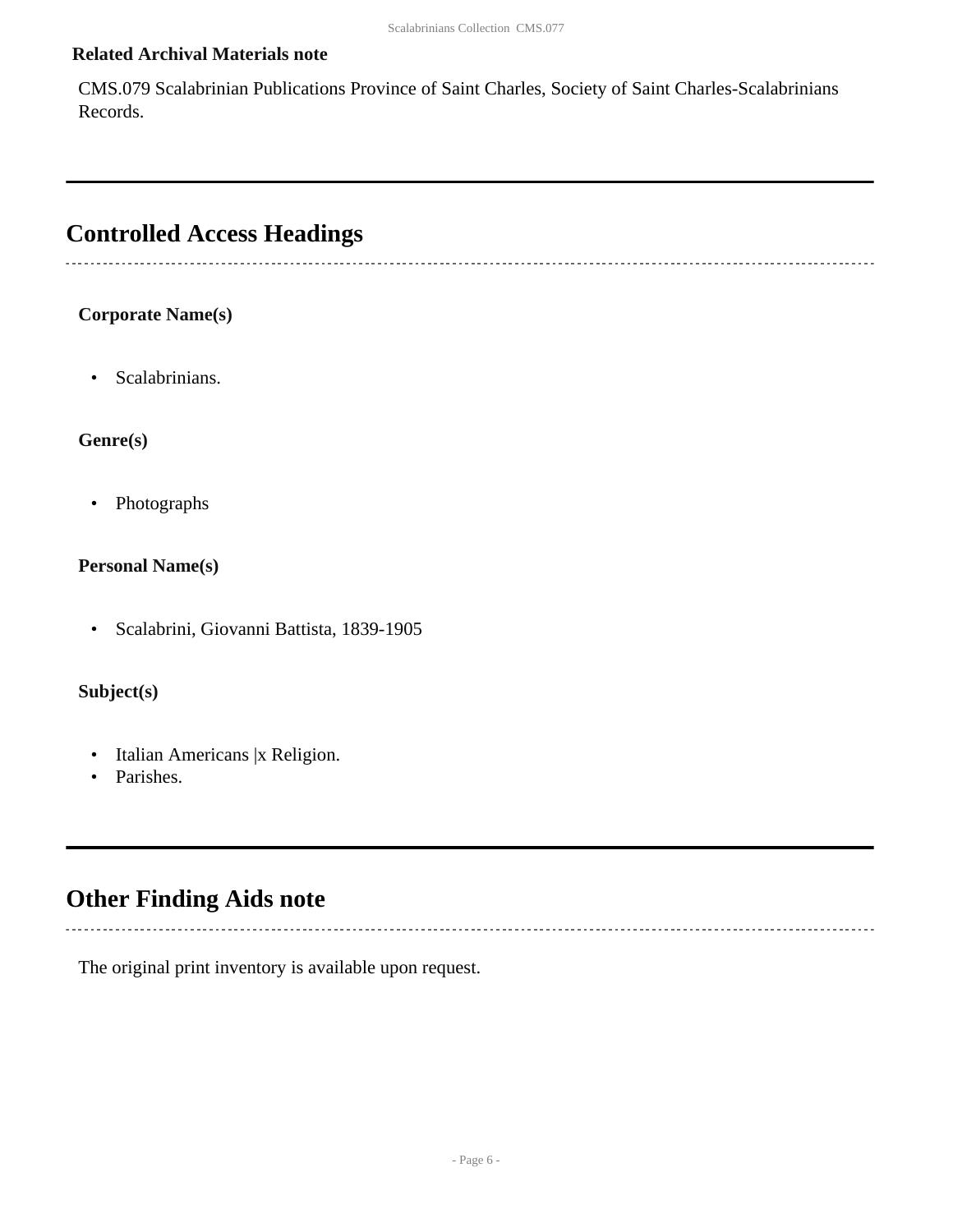# <span id="page-6-0"></span>**Collection Inventory**

<span id="page-6-1"></span>

| <b>Miscellaneous Publications</b>                                                                                                  |              |                |
|------------------------------------------------------------------------------------------------------------------------------------|--------------|----------------|
|                                                                                                                                    | <b>Box</b>   | <b>Folder</b>  |
| In Morte Del P. Giuseppe Molinari 1900                                                                                             | $\mathbf{1}$ | $\mathbf{1}$   |
| Regolamento GeneraleDei Missionari Di S. Carlo. 1904                                                                               | $\mathbf{1}$ | $\overline{2}$ |
| La Solenne Traslazione Della Salma Di Mons. Gio. Battista<br>Scalabrini. 1909                                                      | $\mathbf{1}$ | 3              |
| Commemorazione Di Mons. Giovanni Battista Scalabrini. 1909                                                                         | $\mathbf{1}$ | $\overline{4}$ |
| Nel XXV Anniversario Dell'Istituto Dei Missionari Di San Carlo Per Gli<br>Italiani Emigrati Fondato Da Mons. G.B. Scalabrini. 1912 | $\mathbf{1}$ | 5              |
| Cenni Biografici di Monsignor Gio. Battista Scalabrini. 1912                                                                       | $\mathbf{1}$ | 6              |
| Vita E Virtu Del Servo Di Dio Mons. Giovanni Battista Scalabrini. 1912                                                             | $\mathbf{1}$ | $\overline{7}$ |
| I Padri Scalabrinian Nell'America Del Nord 1916                                                                                    | $\mathbf{1}$ | 8              |
| Le Scuole Parraocchiali Negli Stati Uniti D'America 1918                                                                           | $\mathbf{1}$ | 9              |
| Come Pregavano I Grandi. 1922                                                                                                      | $\mathbf{1}$ | 10             |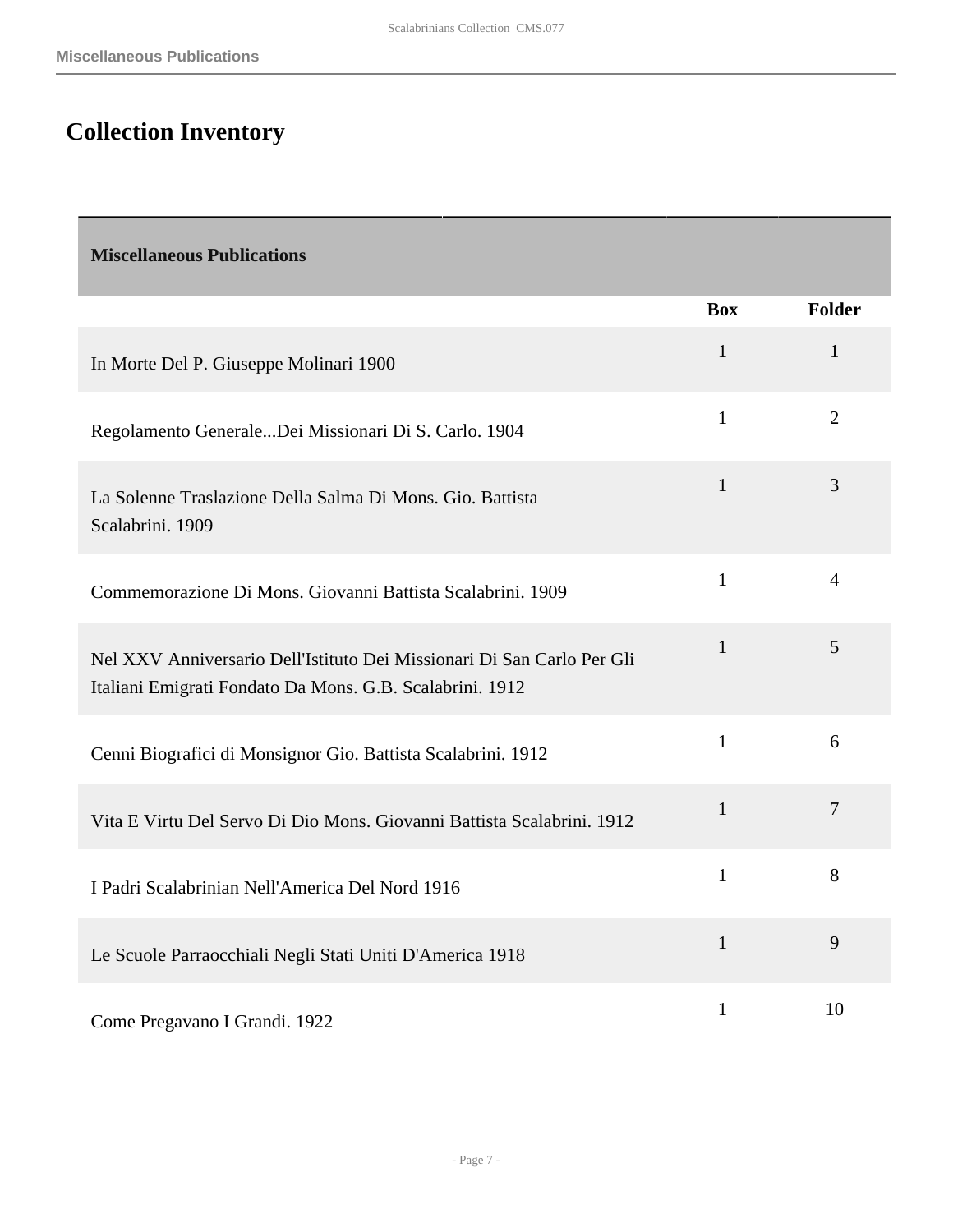| Il Canto Del Popolo. 1929                                                                                                       | $\mathbf{1}$ | 11 |
|---------------------------------------------------------------------------------------------------------------------------------|--------------|----|
| In Memoria Documenti Da Vita Cristiana 1930                                                                                     | $\mathbf{1}$ | 12 |
| Ricordo Della Benedizione Della Nuova Casa Parrocchiale del SSmo.<br>Rosario, Winnipegh (Canada). Also Bollettino Mensile. 1930 | $\mathbf{1}$ | 13 |
| Statuti Degli Ausiliari Delle Missioni Scalabriniane Per Gli<br>Emigrati. 1930                                                  | $\mathbf{1}$ | 14 |
| Mons. G.B. Scalabrini Nella Luce Della Storia. 1930                                                                             | $\mathbf{1}$ | 15 |
| Constituzioni Della Pia Societa Dei Missionari Di S. Carlo 1936                                                                 | $\mathbf{1}$ | 16 |
| Bollettino Della Parrocchia Di S. Bartolomeo (Como, Italy). 1938                                                                | $\mathbf{1}$ | 17 |
| Missioni Scalabriniane in America. 1939                                                                                         | $\mathbf{1}$ | 18 |
| Il Servo Di Dio 1940                                                                                                            | $\mathbf{1}$ | 19 |
| Parrocchia della Madonna Di Pompei in New York. 1942                                                                            | $\mathbf{1}$ | 20 |
| Sacred Heart Seminary 1945                                                                                                      | $\mathbf{1}$ | 21 |
| Jubileu Aureo Da Piia Sociedad Dos Messionarios De Sao Carlos. 1945                                                             | $\mathbf{1}$ | 22 |
| Cincoentenario Da Congregação Das Irmos Missionarios De São Carlos<br>Borromeu. 1945                                            | $\mathbf{1}$ | 23 |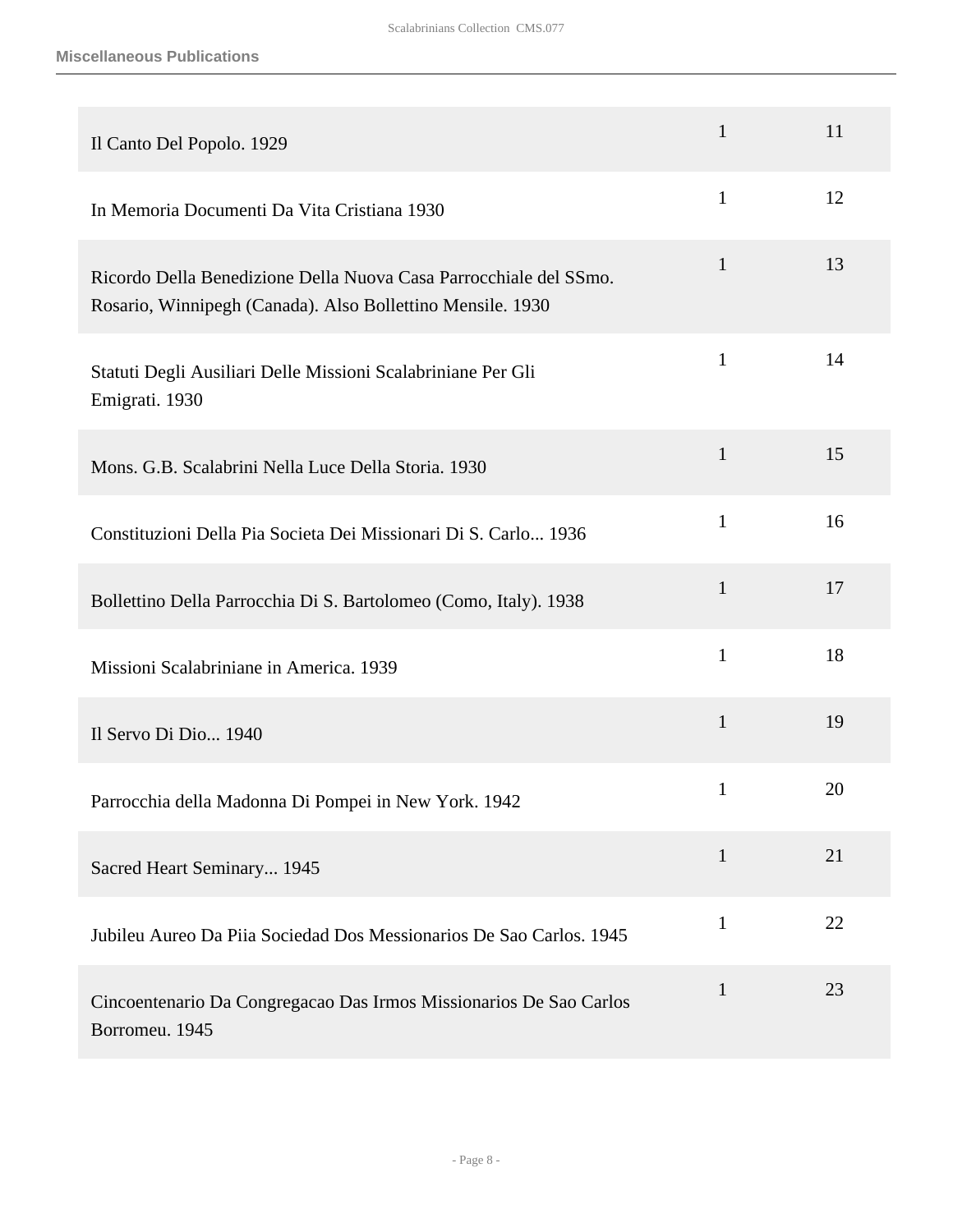| Orfanato Cristovam Colombo. 1945                                                      | $\mathbf{1}$ | 24 |
|---------------------------------------------------------------------------------------|--------------|----|
| Cinquentenario Da Fundacao Da Paroquia De Sao Pedro De<br>Encantado. 1946             | $\mathbf{1}$ | 25 |
| Catalogo. 1948                                                                        | $\mathbf{1}$ | 26 |
| Figure Di Missionari Scalabriniani. 1948?                                             | $\mathbf{1}$ | 27 |
| Sacred Heart Hymnal. 1952                                                             | $\mathbf{1}$ | 28 |
| Method of Teaching Catechism Diocese of Boise ca. 1954                                | $\mathbf{1}$ | 29 |
| The Listening Heart. 1956                                                             | $\mathbf{1}$ | 30 |
| Considerazioni Catechistiche DelMons. Giovanni Battista<br>Scalabrini. 1956           | $\mathbf{1}$ | 31 |
| I Missionari Degli Emigranti Nella Costituzione Apostolica "Exsul<br>Familia: 1957    | $\mathbf{1}$ | 32 |
| Istituto San Carlo"non Resterai Solo." 1958                                           |              | 33 |
| Addresses Highlighting the Dedication of the New Wing of St. Charles<br>Seminary 1958 | $\mathbf{1}$ | 34 |
| Missiologia Scalabriniana-Problemi e Aspetti della Attuale<br>Emigrazione. 1960       | $\mathbf{1}$ | 35 |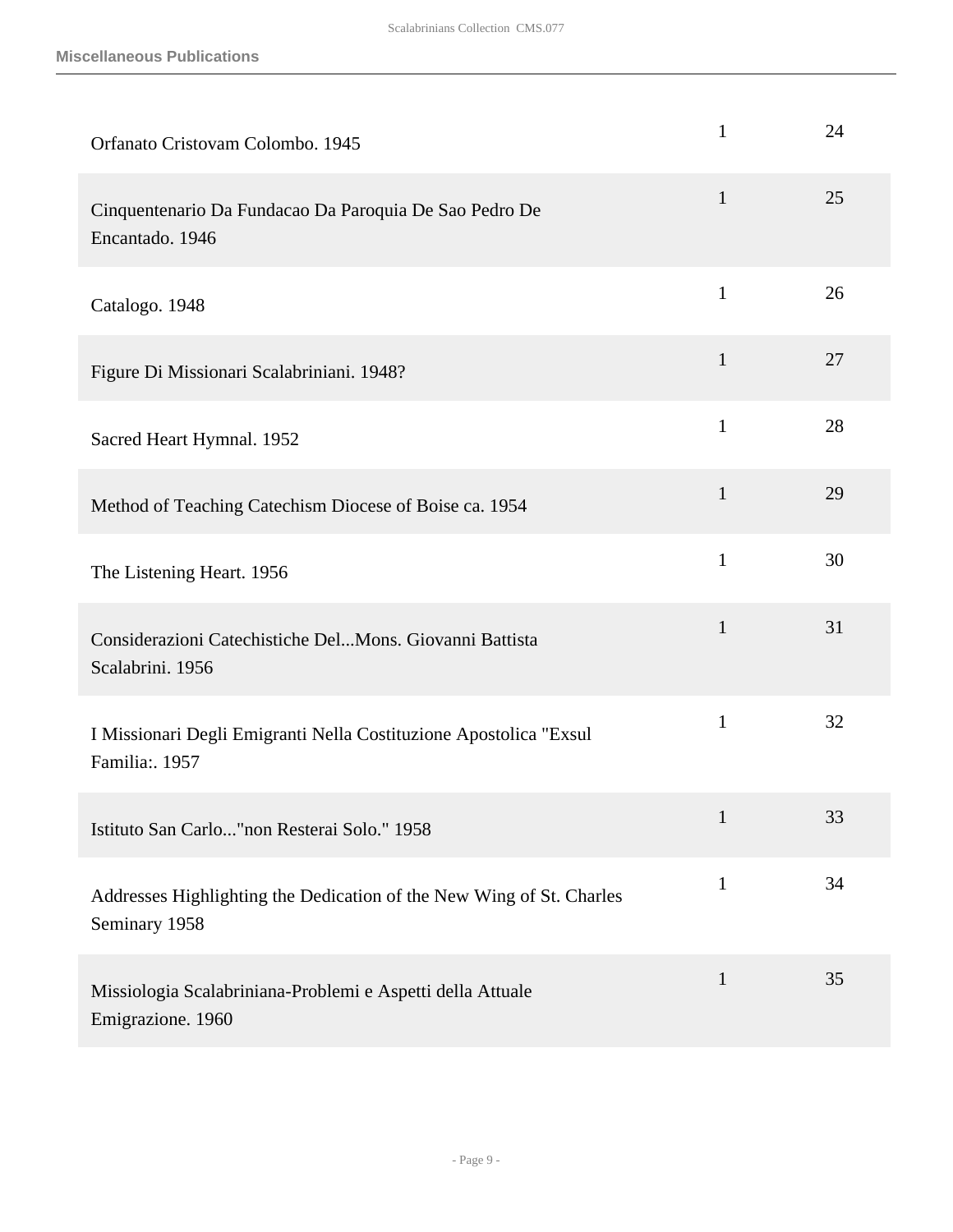**Miscellaneous Publications**

| 75th Anniversary Mission Fathers of St. Charles. 1962                                          | $\mathbf{1}$ | 36  |
|------------------------------------------------------------------------------------------------|--------------|-----|
| Monsignor G.B. Scalabrini Grande Vescovo & Padre Degli<br>Emigrati. 1962                       | $\mathbf{1}$ | 37  |
| Union with the ChurchReprint of Pastoral Letter of Bishop<br>Scalabrini. 1962                  | $\mathbf{1}$ | 38  |
| Instituto Cristovam Colombo. 1965                                                              | $\mathbf{1}$ | 39  |
| Giornate Scalabriniane. 1965                                                                   | $\mathbf{1}$ | 40  |
| You Made Me Welcome. 1967                                                                      | $\mathbf{1}$ | 41  |
| Lettere Documenti Discorsi Di Mons G.B. Scalabrini 1968                                        | $\mathbf{1}$ | 42  |
| 75 Anos A Servico Do Menor, Instiuto Cristovam Colombo. 1970                                   | $\mathbf{1}$ | 42  |
| Annuario Scalabriniano. 1971                                                                   | $\mathbf{1}$ | 44  |
| Per Uno Studio Della "Religiosita Meridionale". 1972                                           | $\mathbf{1}$ | 45  |
| 75th Anniversary, 1897-1972: History of the Blessed Mother St. Maria<br>Incarnate Church. 1972 | $\mathbf{1}$ | 45a |
| Presenca Escalabriniana No Brasil. 1974                                                        | $\mathbf{1}$ | 46  |
| Storia Della Congregazione Scalabriniana. 1975                                                 | $\mathbf{1}$ | 47  |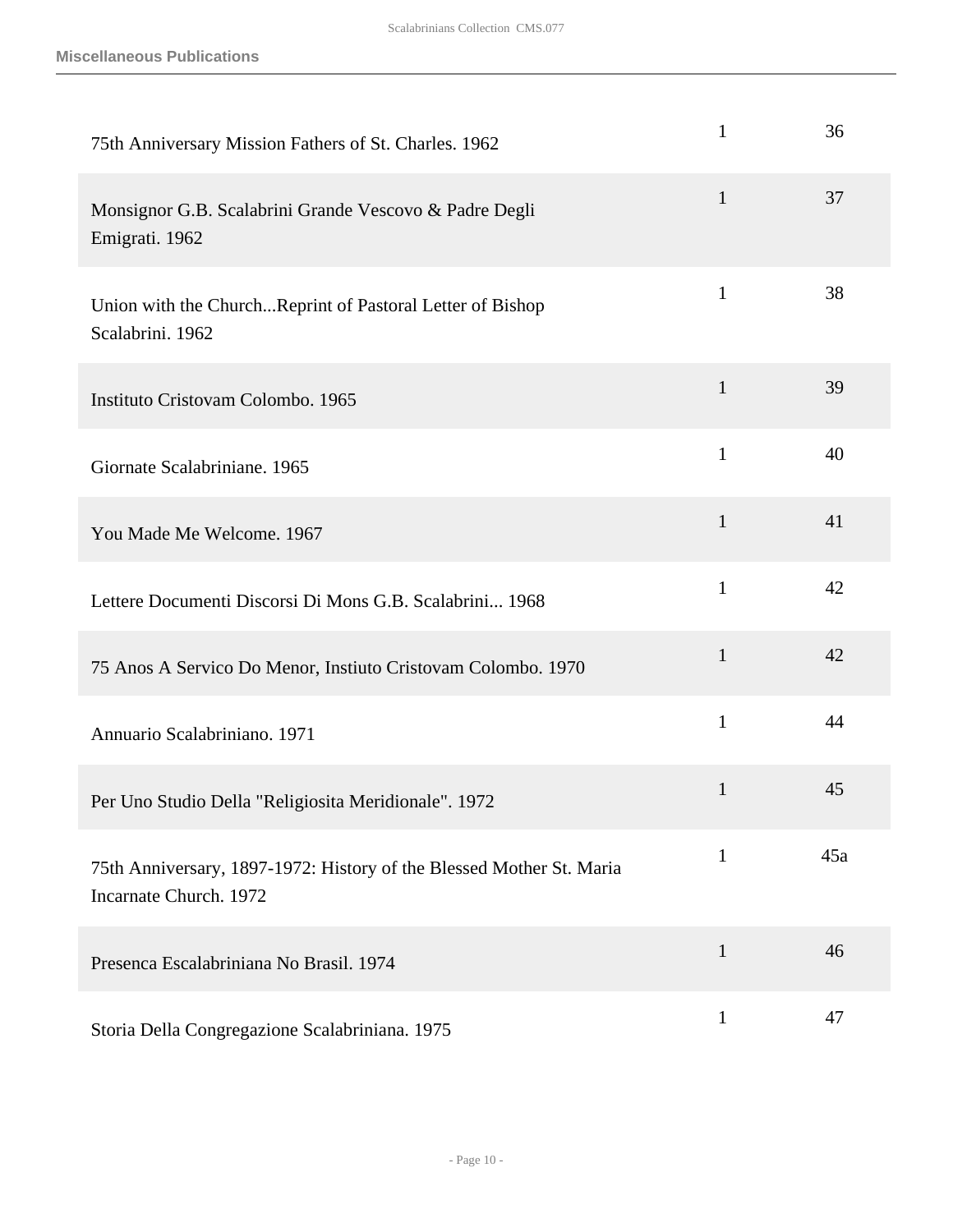| Assemblea 1975 Aix-en-Province. 1975                                                            | $\mathbf{1}$   | 48             |
|-------------------------------------------------------------------------------------------------|----------------|----------------|
| The Congregation of the Missionaries of St. Charles, A Cara Study. 1976                         | $\mathbf{1}$   | 49             |
| Scalabriniani in Australia. 1977                                                                | $\mathbf{1}$   | 50             |
| 900 Di Fondazione Della Congregazione Dei Missionari Di S. Carlo. 1977                          | $\mathbf{1}$   | 51             |
| Scalabrinians in Quebec. 1977                                                                   | $\mathbf{1}$   | 52             |
| Un Nuovo Esodo. 1980                                                                            | $\mathbf{1}$   | 53             |
| Un Missionario Di san CarloP. Giuseppe Favarato. 1981                                           | $\mathbf{1}$   | 54             |
| Rules of Life. 1981                                                                             | $\mathbf{1}$   | 55             |
| Regra De Vida. 1982                                                                             | $\mathbf{1}$   | 56             |
| 80 Anniversario Prima Chiesa Italiana a Toronoto. 1988                                          | $\mathbf{1}$   | 57             |
| Historical Sketches of the Catholic Churches of Philadelphia. 1895                              | $\overline{2}$ | $\overline{2}$ |
| Raccolta Di Breviari Intellettuali- Bonomelli, Lettere Pastorali (a miniature<br>volume). 1899? | $\overline{2}$ | 3              |
| Il "Progresso" e la Missione Del Giornale Fra Gli Emigrati Oltre<br>Oceano. 1911                | $\overline{2}$ | 3              |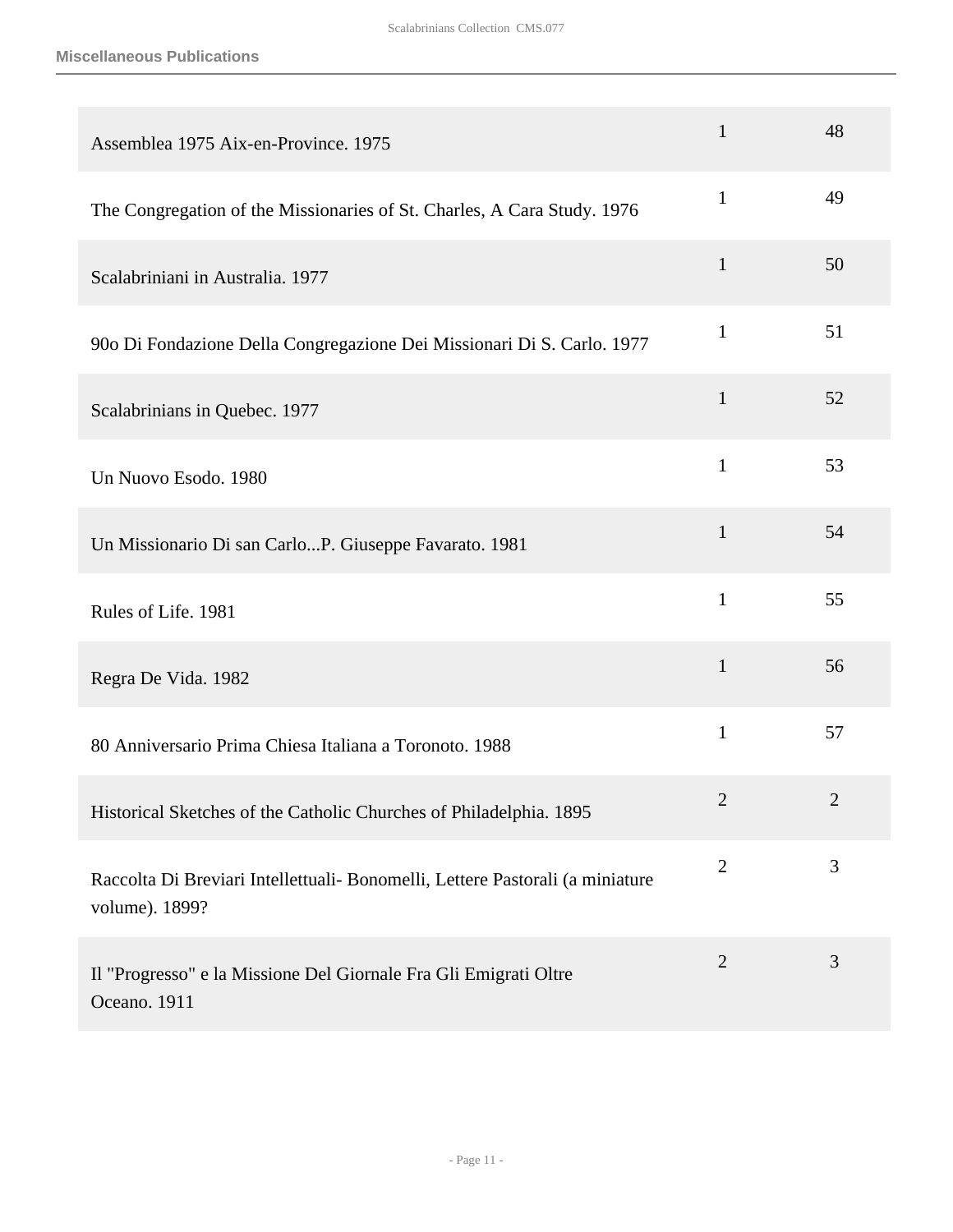| Pastoral letter of the Cardinal Archbishop of New York onthe Edict of<br>Costantine 313 A.D. 1913                  | $\overline{2}$ | $\overline{4}$ |
|--------------------------------------------------------------------------------------------------------------------|----------------|----------------|
| Nelle Funebri Onoranze Solenni di M. Francesca Saverio Cabrini. 1989                                               | $\overline{2}$ | 5              |
| Be a Lifter Not a Leaner, An Appeal to all Italian Americans. 1925                                                 | $\overline{2}$ | 6              |
| The Autobiography of Abraham Lincoln (3 Page Facsimile Reprint). 1925                                              | $\overline{2}$ | $\overline{7}$ |
| Manual of the United States for the Defamation of Immigrants and<br>Foreigners. 1926                               | $\overline{2}$ | 8              |
| Nuovo Saggi Di OmelieDi Mons. Geremia Bonomelli. 1927                                                              | $\overline{2}$ | 9              |
| The Constitution of the United States 1935                                                                         | $\overline{2}$ | 10             |
| Dichiarazione D'Indipendenza Degli Stati Uniti D'America. ca. 1940                                                 | $\overline{2}$ | 11             |
| Piccole Poesie (by P.D. Fatta). 1951                                                                               | $\overline{2}$ | 12             |
| In Normas et Facultates Pro Sacerdotibus(by Iosephus Ferretto). 1956                                               | $\overline{2}$ | 13             |
| Album Szescdziesiate Rocznicz Plskiego Narodowego Katolickiego<br>Kosciola (Polish Catholic National Church). 1957 | $\overline{2}$ | 14             |
| Father Justin M. Russolillo Apostle of the Divine Vocations. 1962                                                  | $\overline{2}$ | 15             |
| Proposal for Developmentof Pine Haven Boys Center. ca. 1962                                                        | $\overline{2}$ | 16             |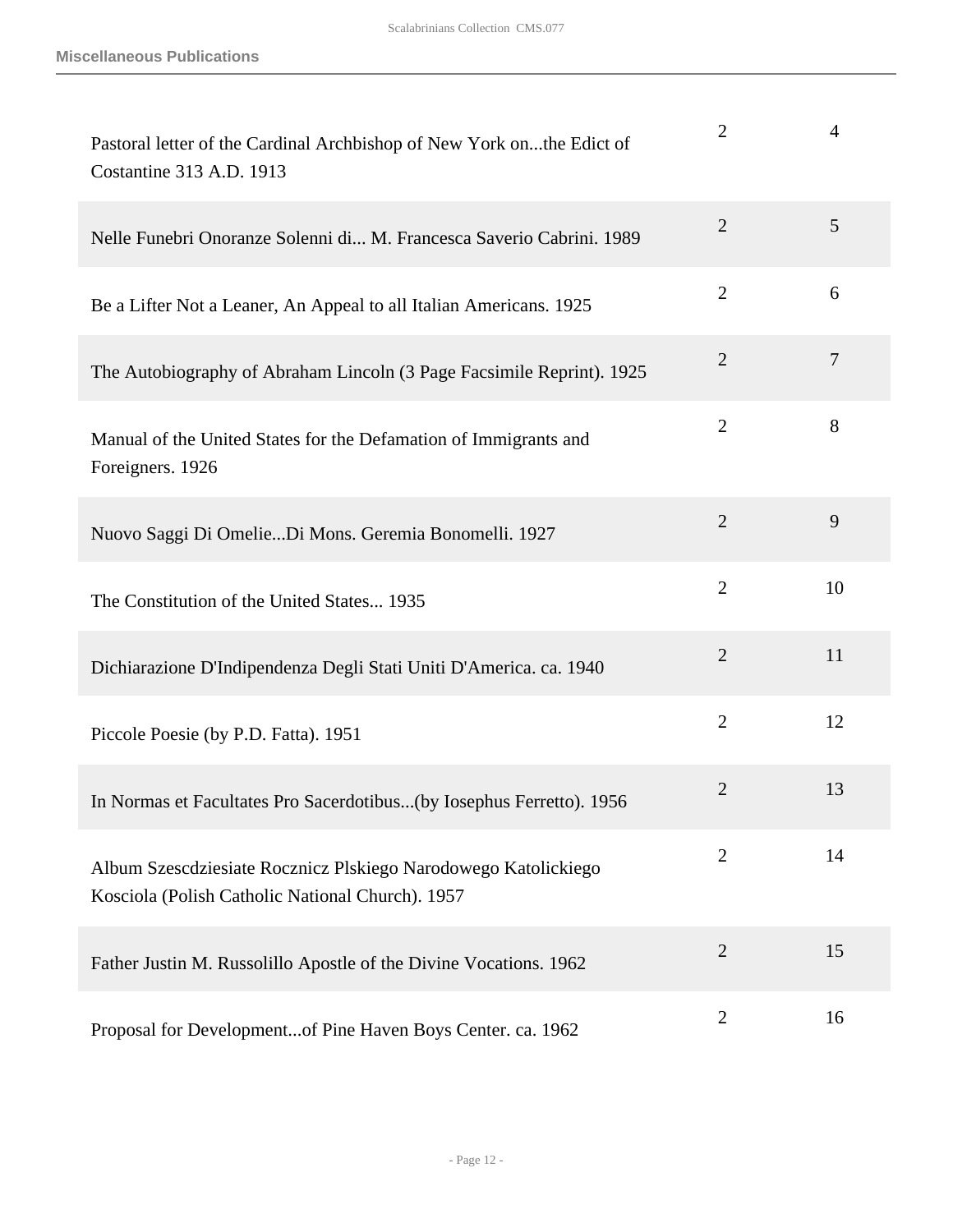| Cornelio Sebastiano Cuccarollo. 1964                                                                                               | $\overline{2}$ | 17 |
|------------------------------------------------------------------------------------------------------------------------------------|----------------|----|
| The Delmonico Restaurant. 1965                                                                                                     | $\overline{2}$ | 18 |
| Addresses by Honorable Hubert H. Humphreyat the National Conference<br>of Catholic Charities 1967                                  | $\overline{2}$ | 19 |
| Saint Jerome Aemilian. 1967                                                                                                        | $\overline{2}$ | 20 |
| Federzione Cattolica Italiana Sesto Congresso Annuale. 1967                                                                        | $\overline{2}$ | 21 |
| The Cabrinian Philosophy of Education. 1967                                                                                        | $\overline{2}$ | 22 |
| Pine Haven Boys Center. 1967                                                                                                       | $\overline{2}$ | 23 |
| Ethnicity in American Political Life, the Italian Experience. 1968                                                                 | $\overline{2}$ | 24 |
| "The Catholic News" (special issue commemorating the installation of<br>Cardinal Terence J. Cooke as Archbishop of New York). 1968 | $\overline{2}$ | 25 |
| The Italian American Novel. 1969                                                                                                   | $\overline{2}$ | 26 |
| Instruction on the Renewal of Religious Formation. 1969                                                                            | $\overline{2}$ | 27 |
| La Cura Pastorale Dei Migranti. 1969                                                                                               | $\overline{2}$ | 28 |
| The Story of Our League (Italian American and Rights League). 1970                                                                 | $\overline{2}$ | 29 |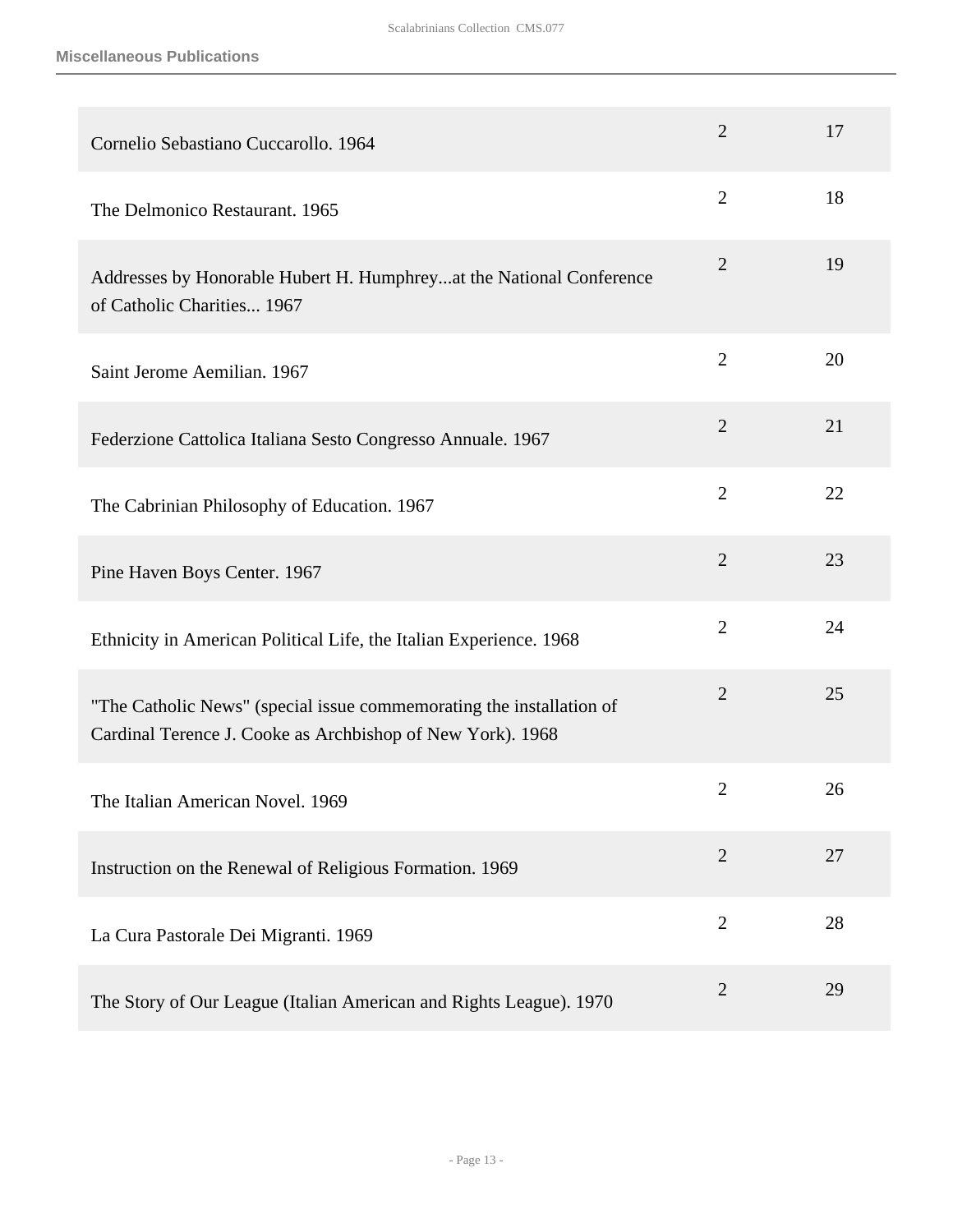<span id="page-13-0"></span>

| Piacenza 850mo Della Cattedrale. 1972                                         | $\overline{2}$ | 30             |
|-------------------------------------------------------------------------------|----------------|----------------|
| Life of Jerome Emiliani. 1973                                                 | $\overline{2}$ | 31             |
| Columbus Center (Ontario, Canada). ca. 1978                                   | $\overline{2}$ | 32             |
| Archbishop Antoine Blanc Memorial. 1981                                       | $\overline{2}$ | 33             |
| <b>Chapter Meetings</b>                                                       |                |                |
|                                                                               | <b>Box</b>     | <b>Folder</b>  |
| Eastern Province- Summary Reports for the Pre-Capitular Inquiry,<br>etc. 1968 | 3              | $\mathbf{1}$   |
| Eastern Province-Directory, etc., ca. 1966-1971                               | 3              | $\overline{2}$ |
| Eastern Province-Questionnaire. 1968                                          | 3              | 3              |
| Eastern Province-Pronvinicial Communications. ca. 1968-1969                   | 3              | $\overline{4}$ |
| Eastern Province-Reports and Communications ca. 1965                          | 3              | 5              |
| Eastern Province- Reports and Communications. ca. 1969                        | 3              | 6              |
| Eastern Province-Status of Province Report. 1974                              | 3              | $\overline{7}$ |
| Eastern Province- Provinicial Assembly. 1977                                  | 3              | $8\,$          |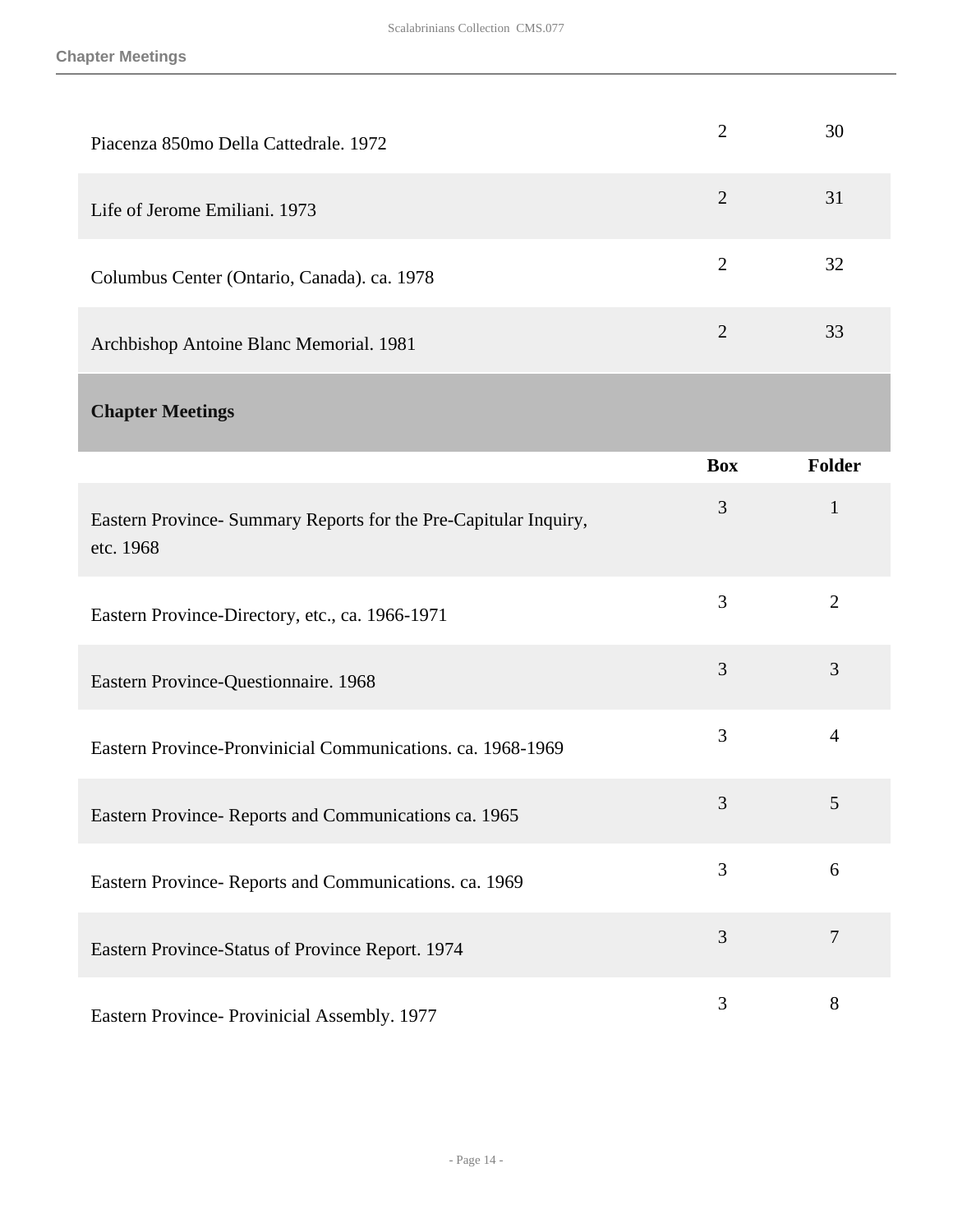| Western Province-Proceedings of Meetings. 1968                          | 5              | 9  |
|-------------------------------------------------------------------------|----------------|----|
| Western Province- Status of Province Report. 1974                       | 5              | 10 |
| Eastern and Western Provinces-Reports. ca. 1972                         | 5              | 11 |
| Eastern and Western Provinces - Evaluation and Recomendations. ca. 1975 | 5              | 12 |
| General Chapter-Constitution, Translation, etc.                         | 6              | 13 |
| General Chapter- Volumes I, II, III, and IV of Results of meeting. 1970 | 6              | 14 |
| General Chapter- Volumes III and IV of Results Meeting. 1980            | 6              | 15 |
| General Chapter-Informational Bulletins. ca. 1966-1972                  | 6              | 16 |
| General Chapter- Constitution.                                          | 6              | 17 |
| General Chapter-Meetings of European Chapters, etc. ca. 1969            | $\overline{7}$ | 18 |
| General Chapter-Directory, Questionnaire, etc. ca. 1966-1972            | 7              | 19 |
| General Chapter- Translation of Constitution. 1972                      | 7              | 20 |
| General Chapter-Reports of Various Provinces. 1974                      | $\overline{7}$ | 21 |
| General Chapter- Agenda. 1974                                           | $\tau$         | 22 |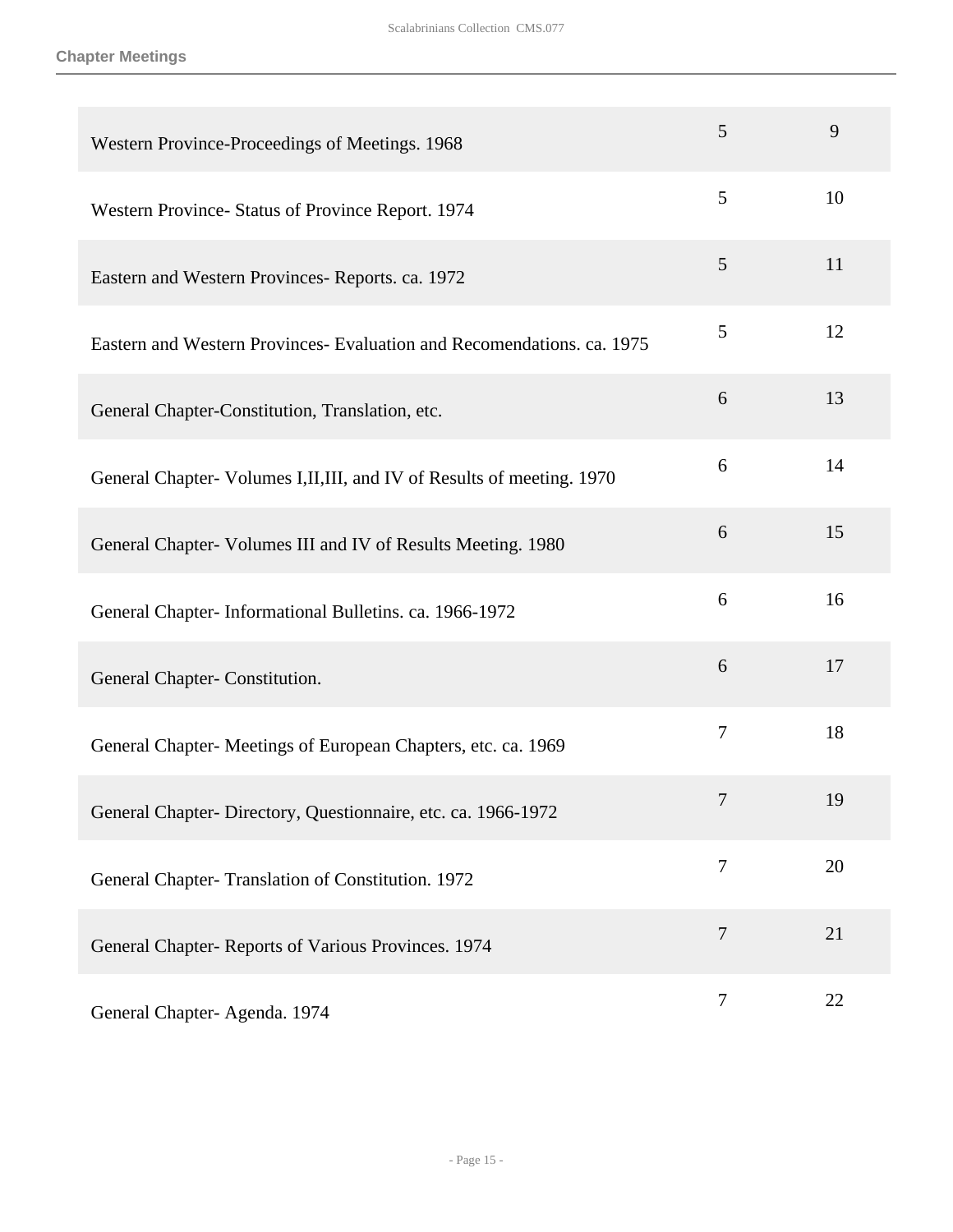**Miscellaneous Docments**

<span id="page-15-0"></span>

| General Chapter- Order of Procedures and Similar. 1974                                                                                     | 8  | 23              |
|--------------------------------------------------------------------------------------------------------------------------------------------|----|-----------------|
| General Chapter- General Directions. 1974                                                                                                  | 8  | 24              |
| General Chapter- Norms of Administration. 1964                                                                                             | 8  | 25              |
| General Chapter- Second Project of the Constitution. 1971                                                                                  | 8  | 26              |
| General Chapter-Administrative Reports, etc. 1973-1974                                                                                     | 8  | 27              |
| Publications of the Centro Studi Emigrazione-Roma: Problemi Di Storia<br>Sociologica e Pastorale Dell'Emigrazione 1965                     | 9  | 28a             |
| Publications of the Centro Studi Emigrazione in Rome: Rapporto Del<br>Centro Studi Emigrazione Al Consiglio Superiore Di Emigrazione. 1966 | 9  | 28 <sub>b</sub> |
| Reports/Publications as follows: Atti Del Convegno Straordinario Dei<br>Superiori Ed Economi Proviniciali. 1960                            | 9  | 29a             |
| Reports/Publications as follows: Le Vocazioni Sacerdotali Nella<br>Congregazione Scalabriniana Dal. 1923-1970, 1973                        | 9  | 29 <sub>b</sub> |
| Reports/Publications as follows: Una Esperienza Di catechesi Perii I Figli<br>Degli Emigrati. 1975                                         | 10 | 29c             |
| Miscellaneous.                                                                                                                             | 10 | 30              |
| <b>Miscellaneous Docments</b>                                                                                                              |    |                 |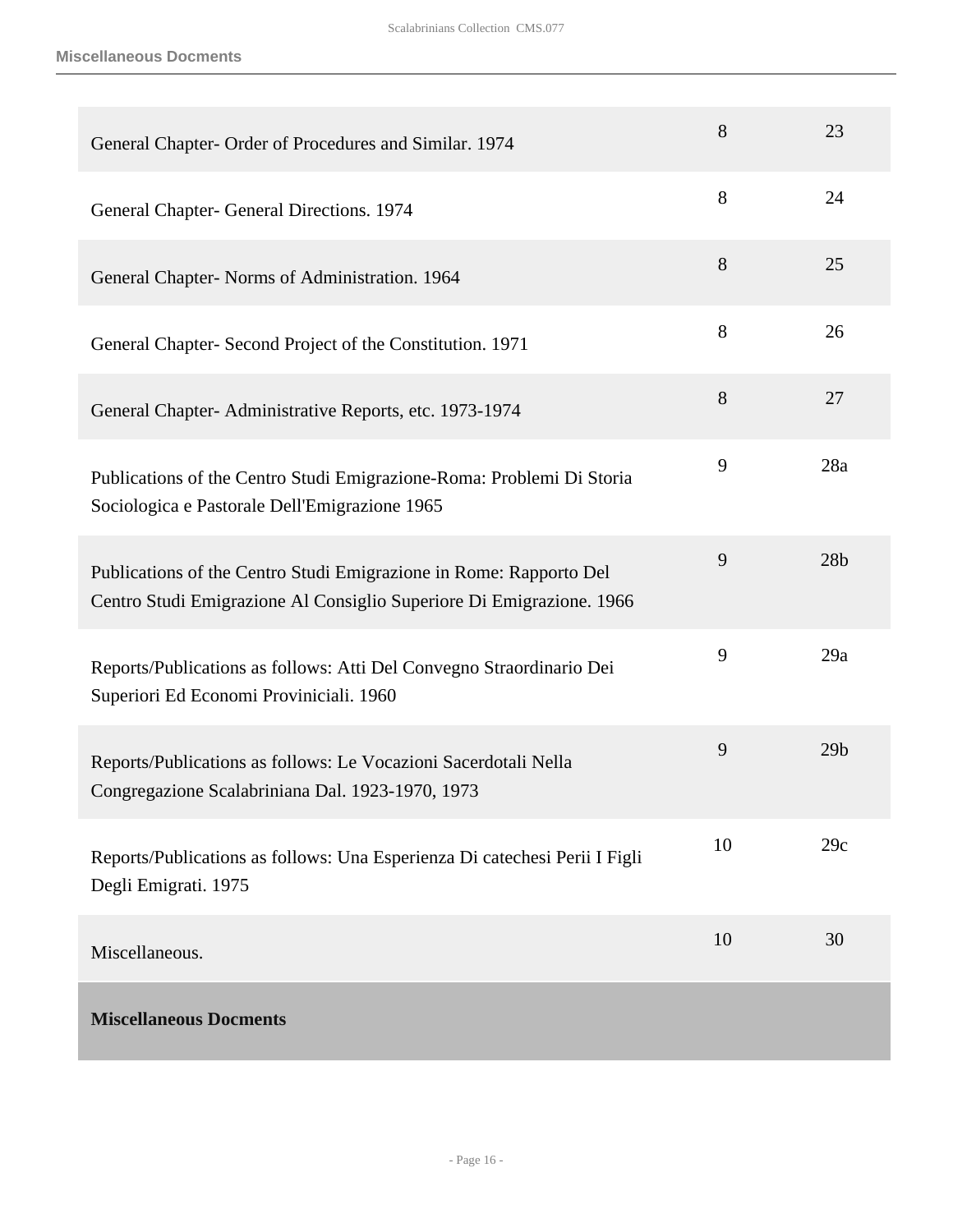### **Subject**

|                                                           | <b>Box</b> | <b>Folder</b>  |
|-----------------------------------------------------------|------------|----------------|
| American Committee on Italian Migration (ACIM). 1959-1966 | 11         | $\mathbf{1}$   |
| <b>Comic Book Publications. 1980s</b>                     | 11         | $\overline{2}$ |
| Directories. 1970-1982                                    | 12         | 3              |
| Immigration. 1960-1970                                    | 12         | $\overline{4}$ |
| Immigration and Naturalization Service. 1961-1962, 1965   | 12         | 5              |
| Italian Seamen's Club of New York. 1970s                  | 12         | 6              |
| Missioni Italiane Di S. Carlo Borromeo Begli Stati Uniti. | 13         | $\overline{7}$ |
| Puerto Rican Parish. 1976-1977                            | 14         | 8              |
| Scalabrini Eightieth Anniversary of Founding. 1967        | 14         | 9              |
| Scalabrini House of Studies, Toronto. 1972,1974           | 14         | 10             |
| Scalabrini Novitiate Program. ca. 1970s                   | 14         | 11             |
| Terminated Missions. ca. 1899-1936; 1970.                 | 15         | 12             |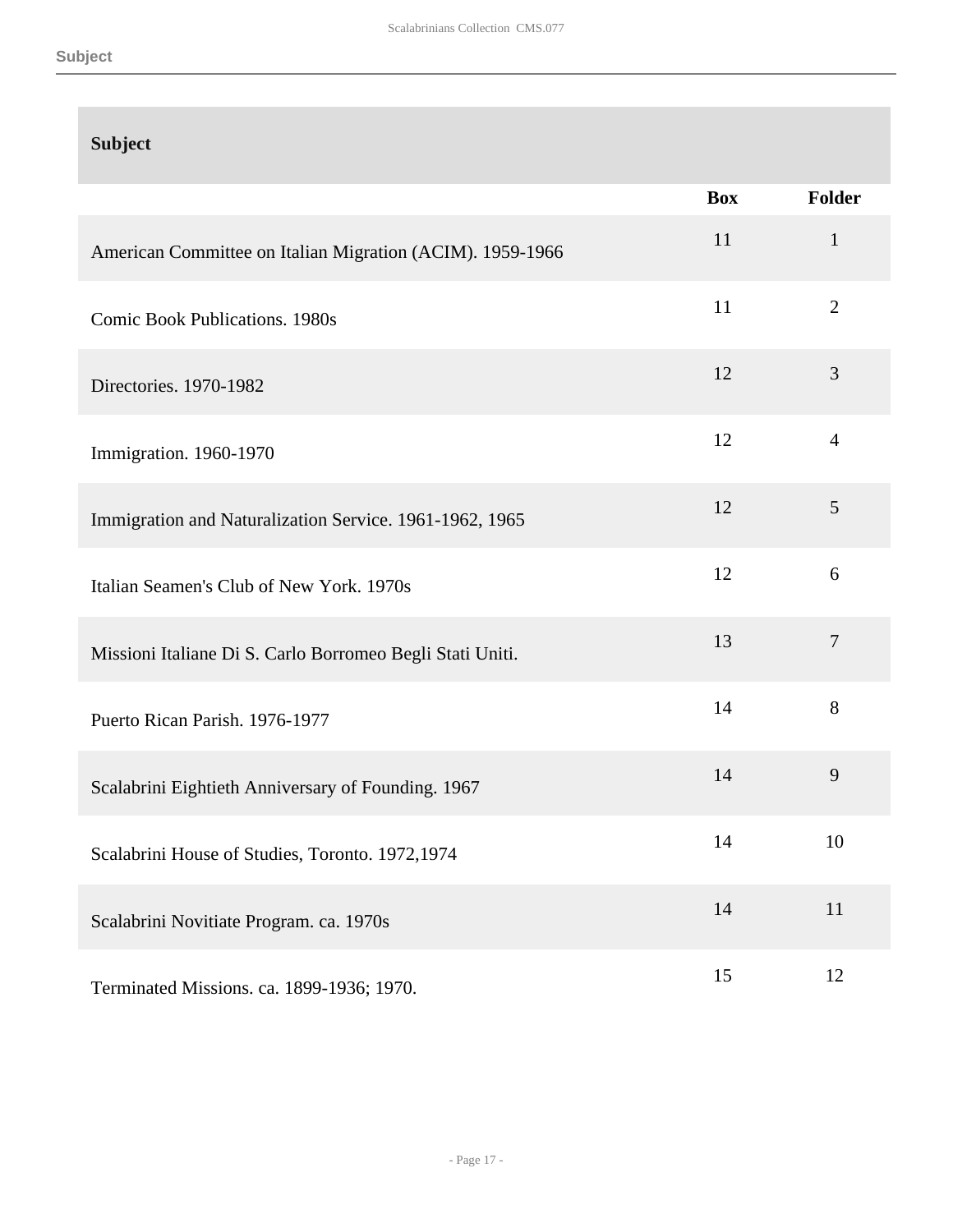<span id="page-17-1"></span><span id="page-17-0"></span>

| Venezuela Parish. 1972-1977.                                | 13         | 13               |
|-------------------------------------------------------------|------------|------------------|
| Villa Rosa. ca. 1970s                                       | 15         | 14               |
| <b>Miscellaneous</b>                                        |            | <b>Box</b><br>16 |
| Photographs                                                 |            |                  |
|                                                             | <b>Box</b> | Folder           |
| Bishop Scalabrini.                                          | 17         | $\mathbf{1}$     |
| Priests and Religious. 20th Century                         | 17         | $\mathbf{2}$     |
| Bassano Del Grappa. ca. 1920s                               | 18         | 3                |
| Church Structures.                                          | 18         | $\overline{4}$   |
| Venezuela and Brazil. ca. 1960s                             | 18         | 5                |
| Feast of Our Lady of Mount Carmel, New York City. ca. 1940s | 18         | 6                |
| Saint Anthony's Feast, New York City ca. 1970s              | 18         | $\tau$           |
| Disabled Apostolate.                                        | $18\,$     | $8\,$            |
| Miscellaneous.                                              | 18         | 9                |
| <b>Newspaper Clippings</b>                                  |            | <b>Box</b>       |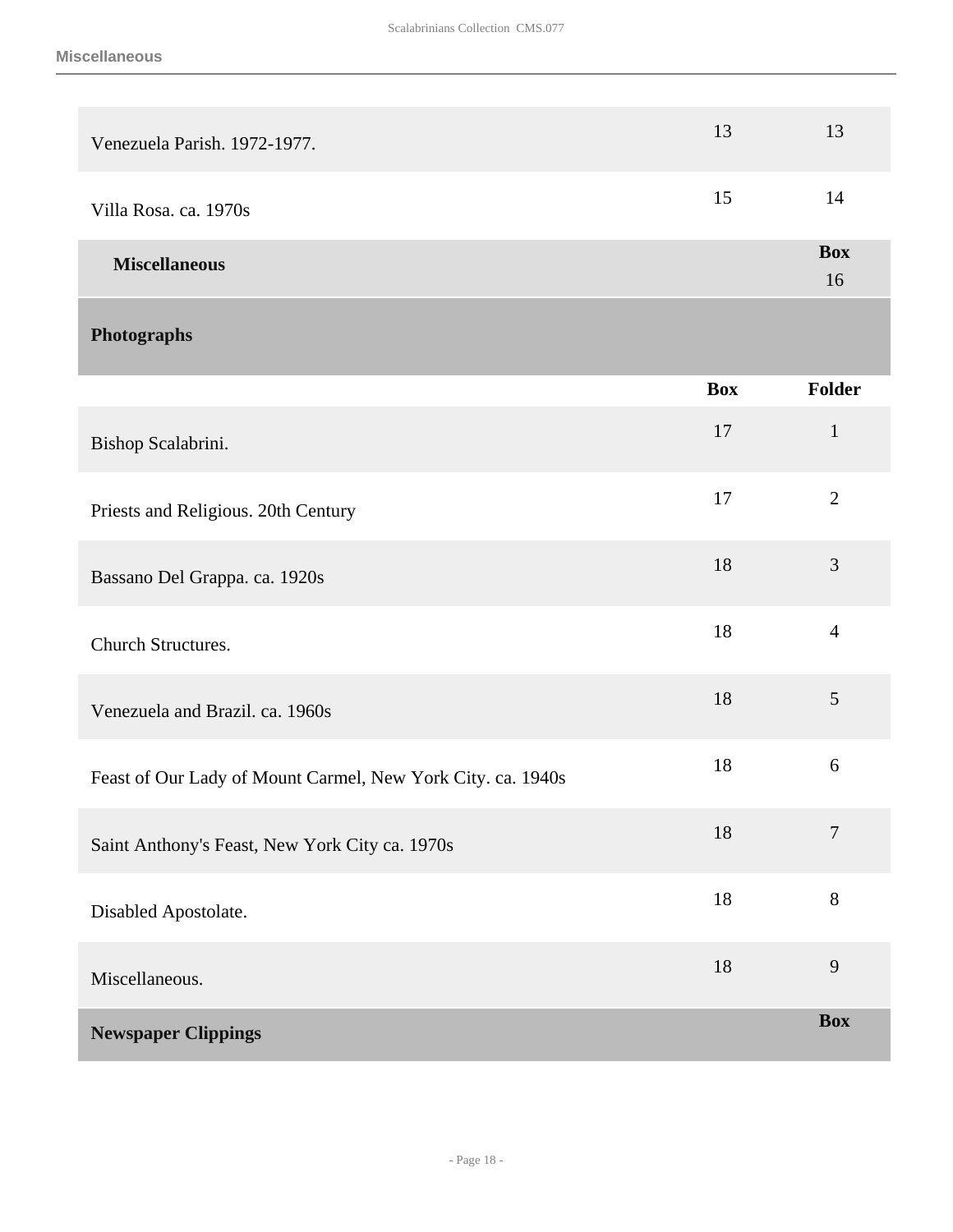**Italian-American Parishes- Publications.**

<span id="page-18-0"></span>

|                                                                                                              |            | 19-24          |
|--------------------------------------------------------------------------------------------------------------|------------|----------------|
| <b>Italian-American Parishes- Publications.</b>                                                              |            |                |
|                                                                                                              | <b>Box</b> | Folder         |
| Nel Cinquantesimo Anniversario Della Fondazione Della Chesa di S.<br>Antonio Di Padova (New York City). 1916 | 25         | $\mathbf{1}$   |
| Solenne Dedicazione (Our Lady of Mount Carmel Church, Bronx, New<br>York). 1917                              | 25         | $\overline{2}$ |
| Solenne Dedicazione (Our Lady Help of Christians Church, New York<br>City). 1918                             | 25         | 3              |
| New Italian Church of SS. Peter and Paul (San Francisco). 1924                                               | 25         | $\overline{4}$ |
| St. Peter's Italian Church Dedication (Duluth, Minnesota). 1927                                              | 25         | 5              |
| Novena e La Storia della Madonna Dei Martiri (Hoboken, New<br>Jersey). 1930                                  | 25         | 6              |
| Commemorating Blessed John Bosco (San Francisco). 1930                                                       | 25         | 7              |
| Golden Jubilee Year Sacred Heart Italian Church (Cincinnati, Ohio). 1943                                     | 25         | 8              |
| The Golden Strand (Missionary Sisters of the Sacred Heart). 1944                                             | 25         | 9              |
| History of St. Mary's Church of the Mother of God (Washington,<br>D.C.). 1945                                | 25         | 10             |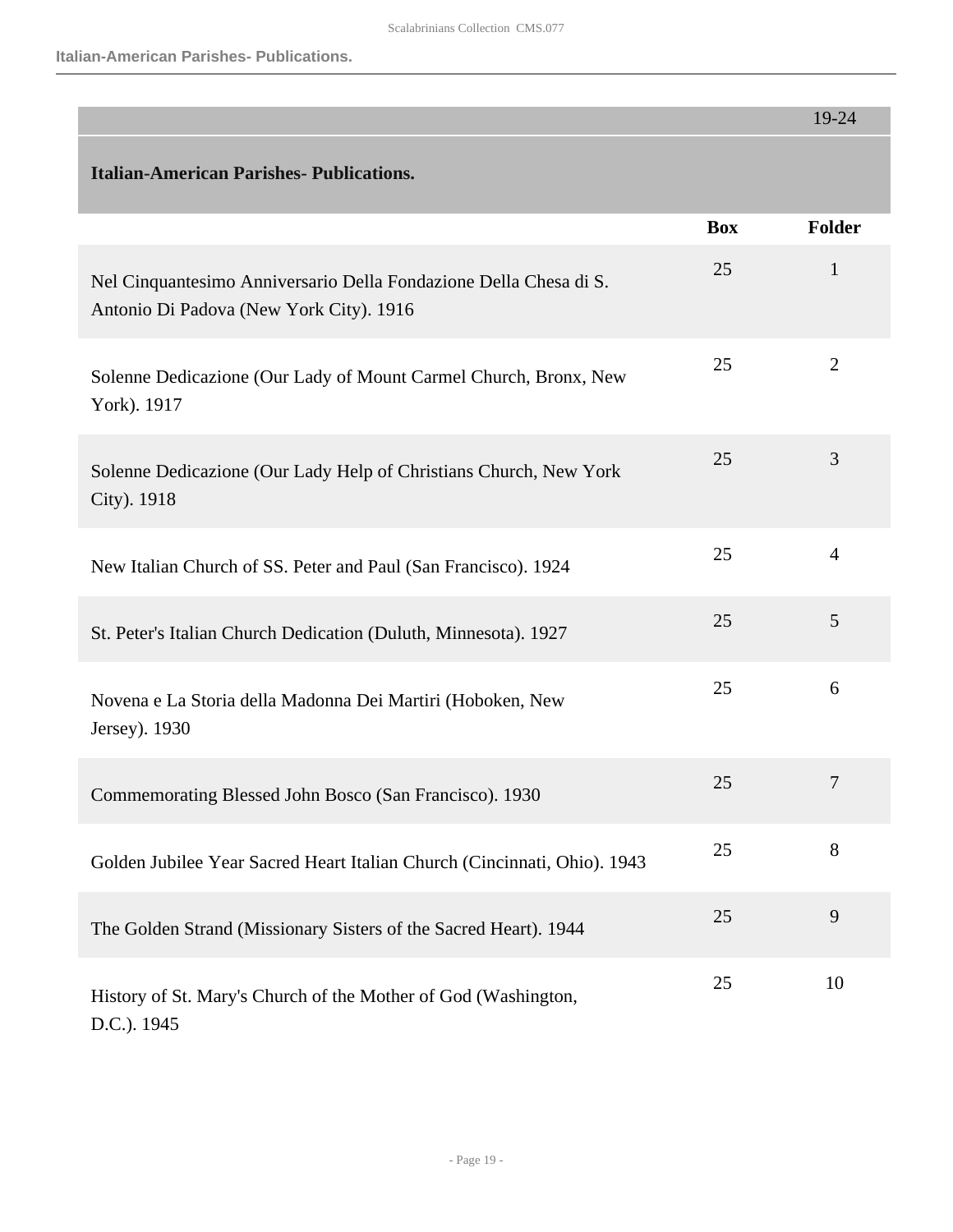**Italian-American Parishes- Publications.**

| Regina Pacis Votive Shrine. The Fascinating Story of Regina Pacis Shrine<br>(Brooklyn, New York). 1951, 1952 | 25 | 11 |
|--------------------------------------------------------------------------------------------------------------|----|----|
| The Story of a Parish (Our Lady of the Assumption Church Bayonne, New<br>Jersey). 1953                       | 25 | 12 |
| Golden Jubilee, Blessed Virgin of Pompei Church (Milwaukee,<br>Wisconsin). 1954                              | 26 | 13 |
| The Crowning of a Queen (Our Lady of Mount Carmel Church, New York<br>City). 1954                            | 26 | 14 |
| La Madonna del Carmine e gli Italiani d'America (New York City). 1954                                        | 26 | 15 |
| Golden Jubilee, Sisters of St. John the Baptist in the United States. 1956                                   | 26 | 16 |
| St. Mary Magdalen De Pazzi Church (Philadelphia). 1958                                                       | 26 | 17 |
| Saint Anthony Church Dedication (Chicago). 1961                                                              | 26 | 18 |
| 25th Anniversary Jubilee, S. Rita's Church (Milwaukee, Wisconsin). 1961                                      | 26 | 19 |
| Rev. Vito C. Mazzone 25 Years as Pastor of St. Mary Magdalen De Pazzi<br>Church (Philadelphia). 1962         | 27 | 20 |
| Golden Album. 1962                                                                                           | 27 | 12 |
| Saint Francis Church (Hoboken, New Jersey). 1963                                                             | 27 | 22 |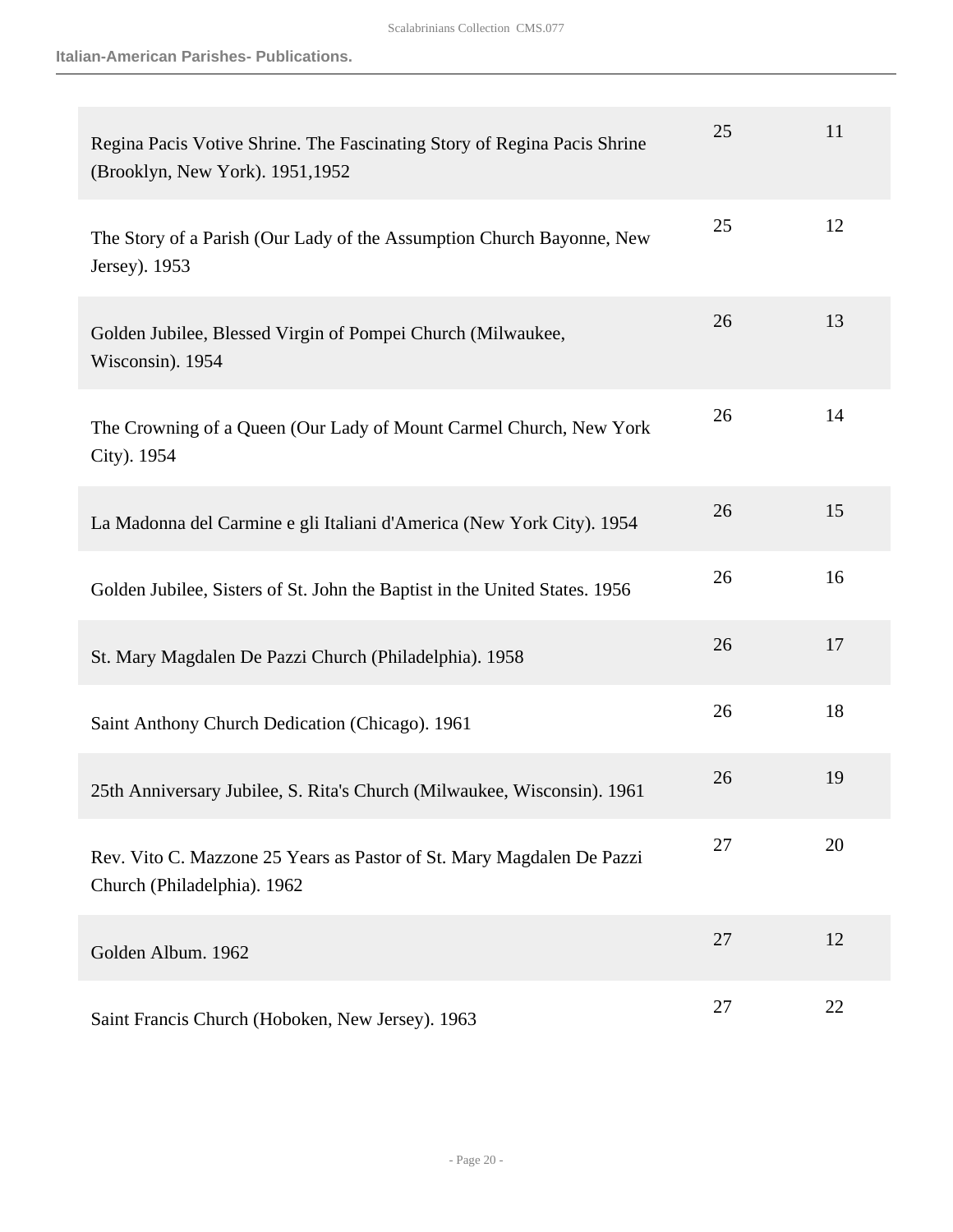| Commemorating the Golden Jubilee of St. Francis Xavier Church<br>(Newark, New Jersey). 1964 | 27 | 23 |
|---------------------------------------------------------------------------------------------|----|----|
| Our Lady of Mount Carmel (Kenosha, Wisconsin). 1965                                         | 27 | 24 |
| Sacred Heart Church (Newburgh, New York). 1965                                              | 28 | 25 |
| Mazzuchelli Guild Bulletin. ca. 1966-1976                                                   | 28 | 26 |
| Regina Youth Center, A Memento (Brooklyn, New York). 1966                                   | 28 | 27 |
| St. Anthony of Padua Church (New York City). 1967                                           | 28 | 28 |
| 75th Anniversary, Our Lady of Pompei in Greenwich Village, New<br>York. 1967                | 28 | 29 |
| Diamond Jubilee, Sacred Heart Italian Church (Cincinnati, Ohio). 1968                       | 28 | 30 |
| Saint James 50 Years (Trenton, New Jersey). 1973                                            | 28 | 31 |
| 70th Anniversary of St. Anthony's Parish (Chicago). 1973                                    | 29 | 32 |
| Memories of an Italian Parish (Sacred Heart Church, Cincinnati,<br>Ohio). 1974              | 29 | 33 |
| Our Lady of Mount Carmel (Denver, Colorado). 1975                                           | 29 | 34 |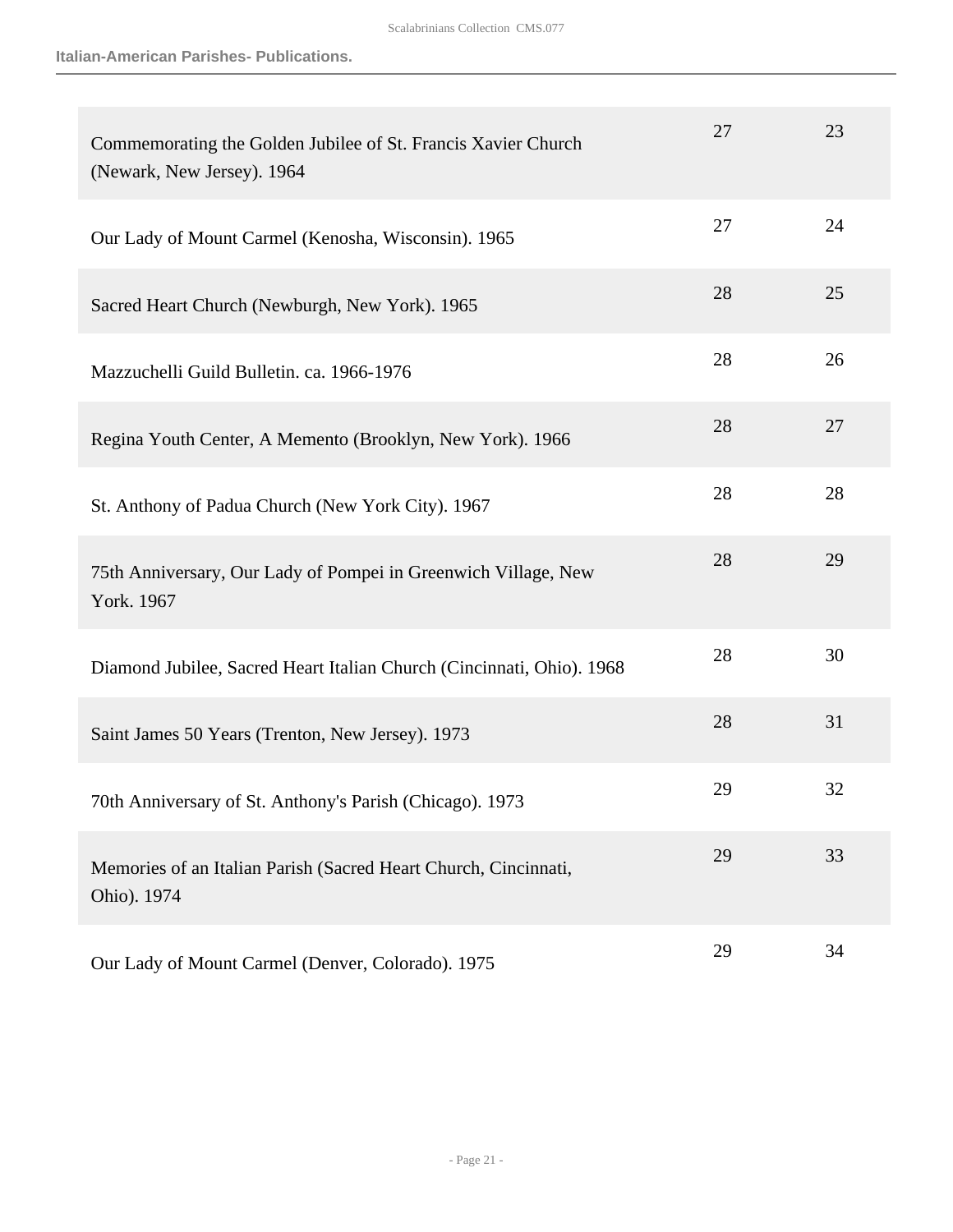<span id="page-21-0"></span>

| The Days of Our Years (Church of Saint Bartholomew, Providence, Rhode<br>Island). 1976      | 29         | 35             |
|---------------------------------------------------------------------------------------------|------------|----------------|
| La Voce della GISA. 1977-1979                                                               | 29         | 36             |
| Decimo Anniversario, Church of St. Dominic Savio (Montreal,<br>Canada). 1978                | 29         | 37             |
| Radunati nell'Amore (Our Lady of Consolation Church, Montreal,<br>Canada). 1978             | 29         | 38             |
| Espirito Santo Church (Fall River, Massachusets). 1980                                      | 29         | 39             |
| History of Saint Donatus Parish (Blue Island, Illinois). 1981                               | 29         | 40             |
| Our Lady of Mount Carmel Shrine Church Centennial Souvenir Journal<br>(New York City). 1984 | 29         | 41             |
| <b>Periodicals</b>                                                                          |            |                |
|                                                                                             | <b>Box</b> | <b>Folder</b>  |
| Acontecer Migratorio. 1979                                                                  | 30         | $\mathbf{1}$   |
| Amicizia. 1970                                                                              | 30         | $\mathbf{2}$   |
| Anawim. 1973                                                                                | 30         | 3              |
| Australis. 1974-1976                                                                        | 30         | $\overline{4}$ |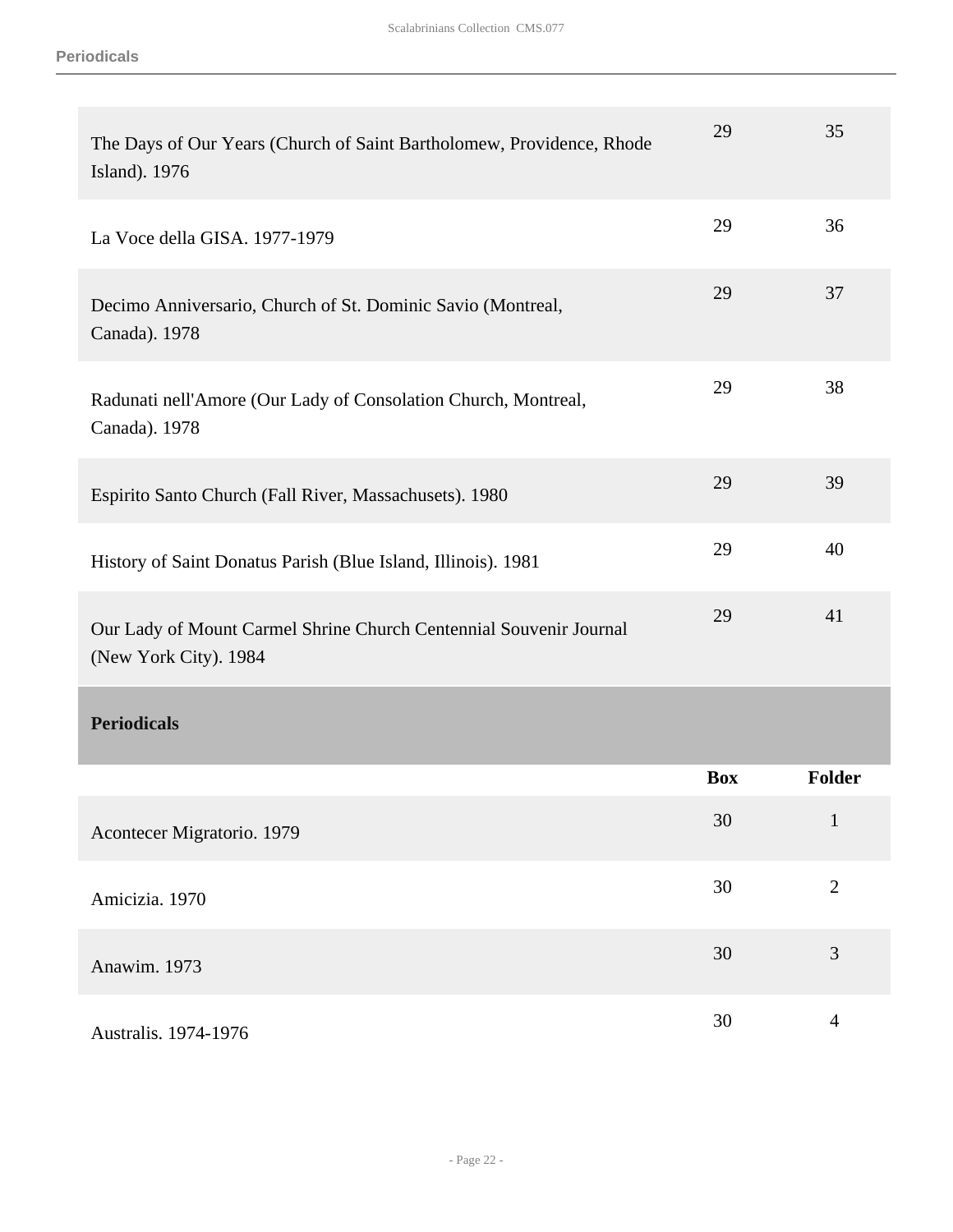| Cabrini Dateline. 1981                 | 30 | $\mathfrak{S}$ |
|----------------------------------------|----|----------------|
| Cara a Cara. 1978                      | 30 | 6              |
| Catholic Home Journal. 1956            | 30 | $\tau$         |
| Cedom Selezione. 1977                  | 30 | $8\,$          |
| Collegamento. 1972, 1975               | 30 | 9              |
| Columbus. 1973                         | 30 | 10             |
| Communicazione. 1976                   | 31 | 11             |
| Compensator. 1968-1970.                | 31 | 12             |
| Comunita. 1974-1976                    | 31 | 13             |
| Cono Sur. 1972-1974, 1977              | 31 | 14             |
| Controcorrente. 1960, 1962-1963, 1965. | 31 | 15             |
| Cronache D'Italia. 1960                | 31 | $16\,$         |
| Crusader. 1969.                        | 31 | $17\,$         |
| Dialogue. 1966                         | 32 | $18\,$         |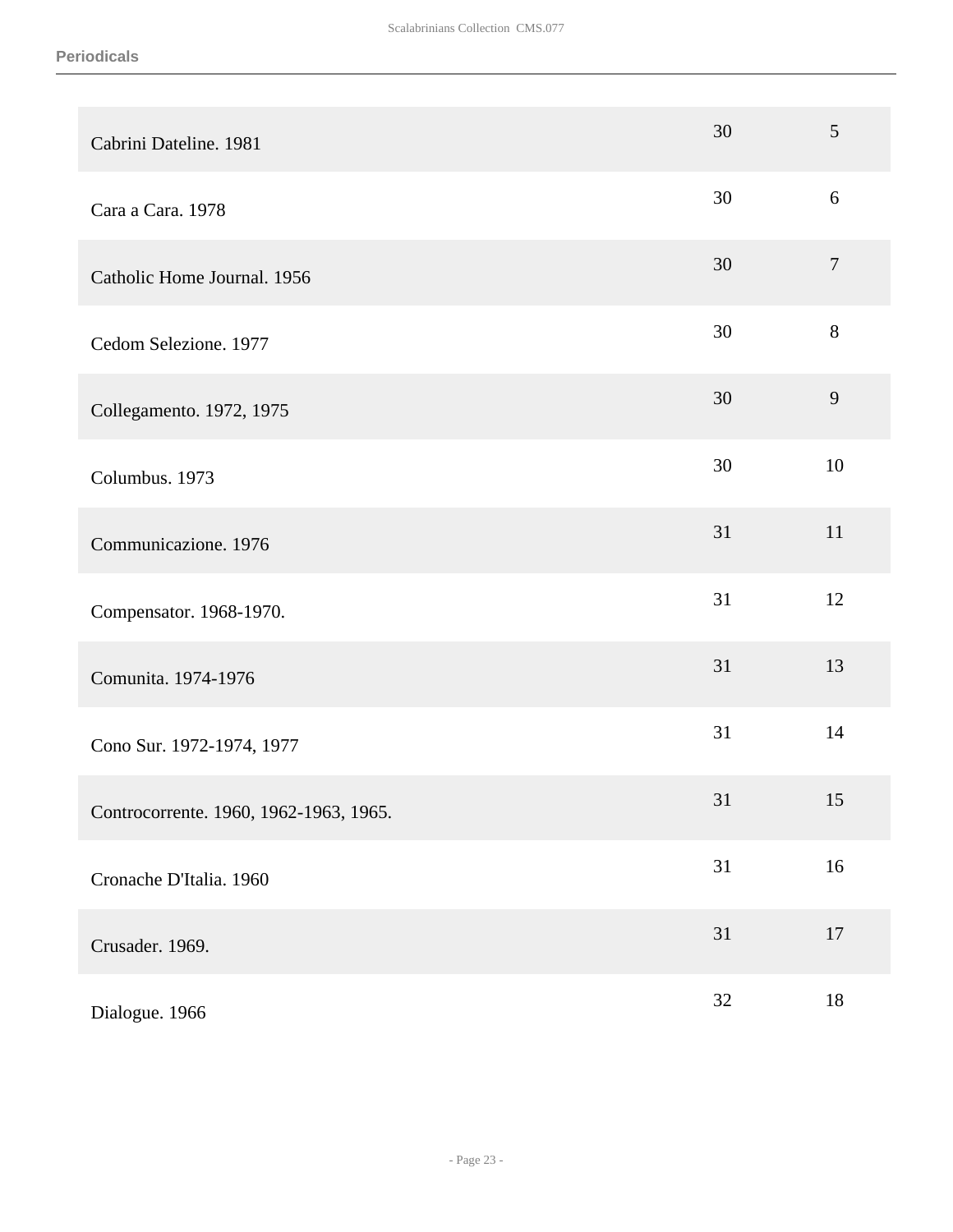| Dossier Europa. 1976                       | 32 | 19 |
|--------------------------------------------|----|----|
| L'Eco d'Italia. 1970-1971                  | 32 | 20 |
| Ecos do Sul. 1976                          | 32 | 21 |
| L'Emigrato Italiano. 1935, 1955-1956, 1965 | 32 | 22 |
| Encontro. 1968,1974.                       | 32 | 23 |
| Ethnos. 1970                               | 32 | 24 |
| Famiglia Cristiana. 1966                   | 32 | 25 |
| Foglio di Collegamento. 1973-1975          | 32 | 26 |
| Firelli. 1970?                             | 32 | 27 |
| La Follia. 1970                            | 32 | 28 |
| Giunta Cattolica Italiana Bolletino. 1957  | 33 | 29 |
| Il Grappa Per Gli Emigrati. 1975           | 33 | 30 |
| Home Messanger. 1956                       | 33 | 31 |
| Incontri. 1972-1974                        | 33 | 32 |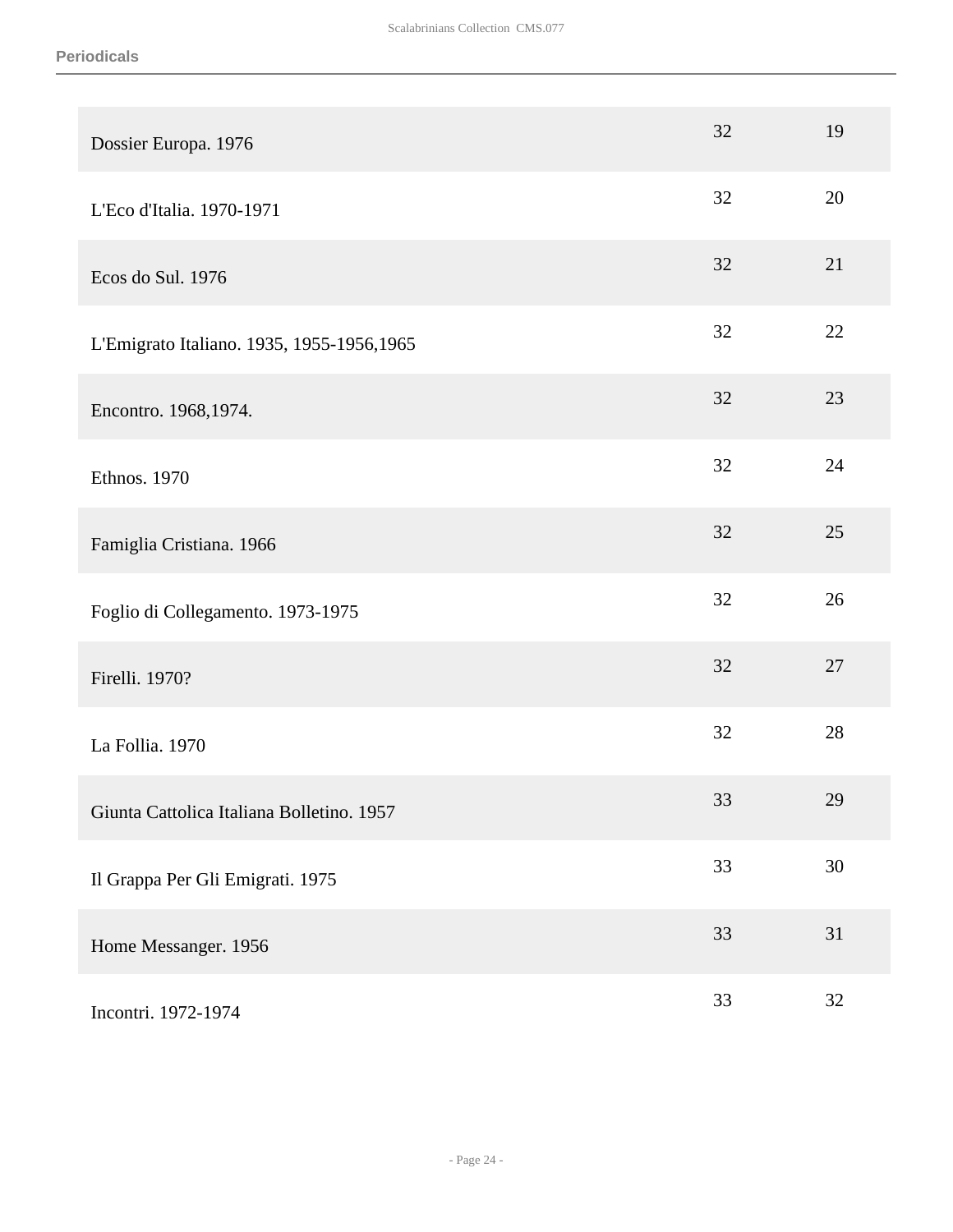| Informazione. 1977-1978                                            | 33 | 33 |
|--------------------------------------------------------------------|----|----|
| Inter Nos. 1965?                                                   | 33 | 34 |
| Issues and Views. 1969-1970                                        | 33 | 35 |
| Istituto Italiano di Cultura Newsletter. 1970                      | 33 | 36 |
| Itala Gente. 1964-1965                                             | 33 | 37 |
| Italian Times. 1969?                                               | 33 | 38 |
| Italain Newcomer. 1970                                             | 33 | 39 |
| Llamado. 1975-1977, 1979-1980                                      | 34 | 40 |
| Mazzuchelli Guild Bulletin. 1965, 1970-1971, 1973.                 | 34 | 41 |
| Mensageiro de Nossa Senhora da Paz. 1943?                          | 34 | 42 |
| Il Messaggero. 1974-1975                                           | 34 | 43 |
| Le Missioni Scalabriniane Tra Gli Italiani. 1939-19941, 1949, 1951 | 34 | 44 |
| Missiologia Scalabriniana. 1960                                    | 34 | 45 |
| Mt. Saint Peter's Monthly. 1962                                    | 34 | 46 |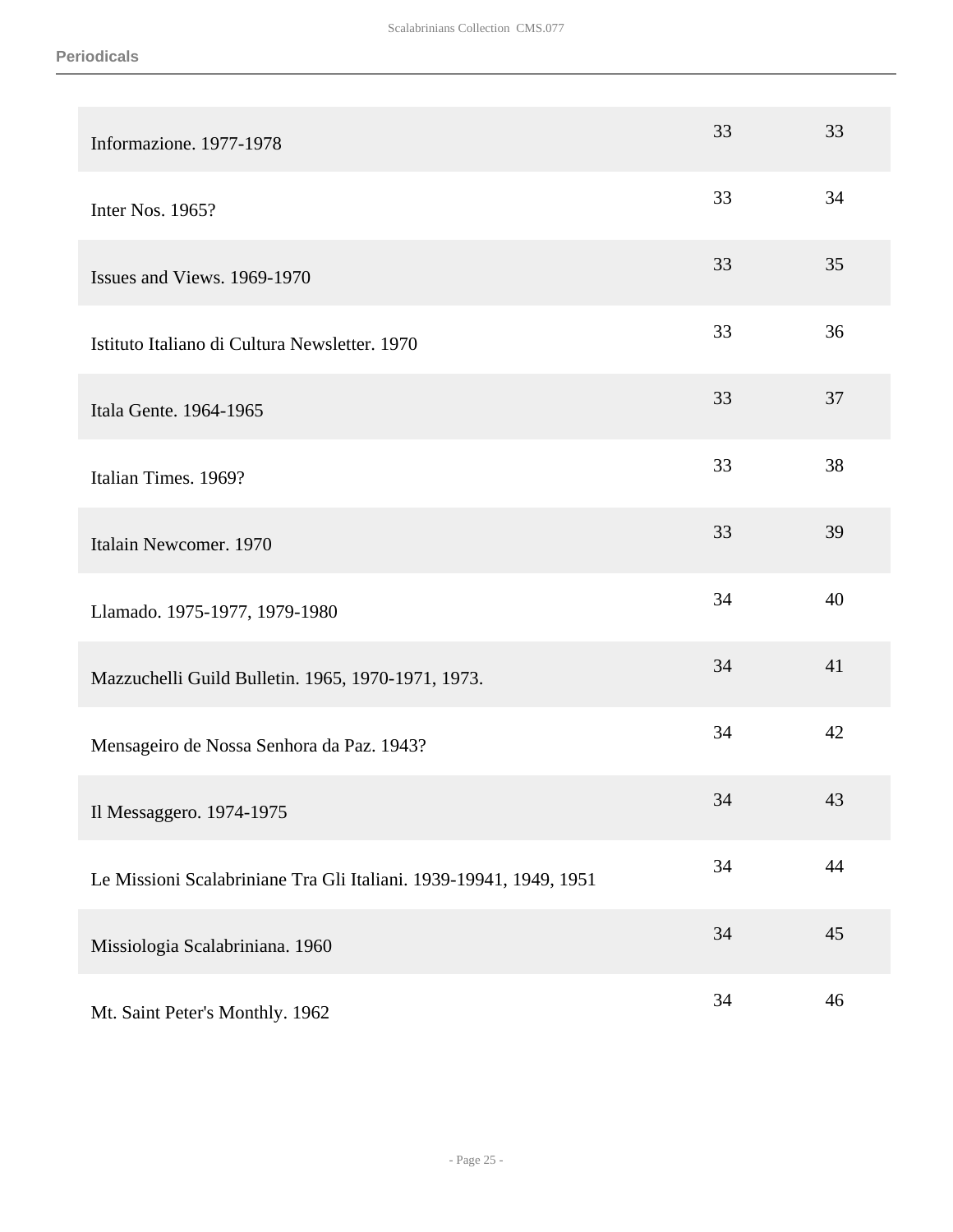| La Nostra Fede. 1978                                                   | 34 | 47 |
|------------------------------------------------------------------------|----|----|
| Notiziario. 1968-1973                                                  | 34 | 48 |
| Ordine Fili D'Italia. 1924                                             | 35 | 49 |
| Il Picclo Messaggero. 1955                                             | 35 | 50 |
| Padre. 1956                                                            | 35 | 51 |
| La Parola del Medico. 1917                                             | 35 | 52 |
| Pastroral Life. 1956                                                   | 35 | 53 |
| Il Ponte. 1966                                                         | 35 | 54 |
| Il Progresso Italo-Americano. 1955                                     | 35 | 55 |
| Provinicial Newsletter (Eastern Province). 1966, 1969, 1974, 1976-1977 | 35 | 56 |
| Provincial Newsletter (Western Province). 1975, 1977                   | 35 | 57 |
| Regnum Christi. 1950-1952, 1961-1975                                   | 36 | 58 |
| Selezione CSER. 1970                                                   | 36 | 59 |
| Sulle Strade dell'Esodo. 1979-1980                                     | 36 | 60 |